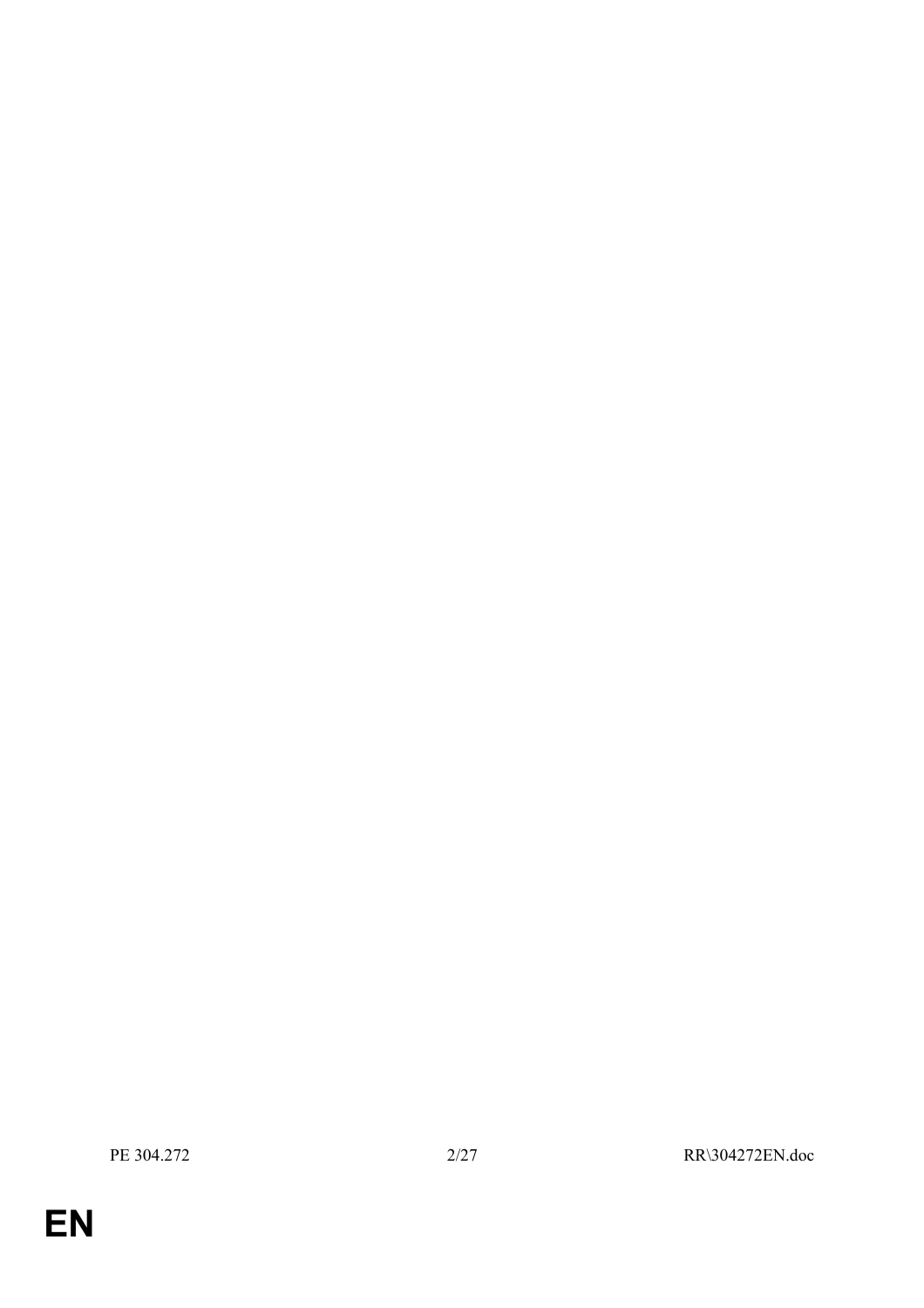# **CONTENTS**

# Page

| OPINION OF THE COMMITTEE ON CITIZENS' FREEDOMS AND RIGHTS, JUSTICE |  |
|--------------------------------------------------------------------|--|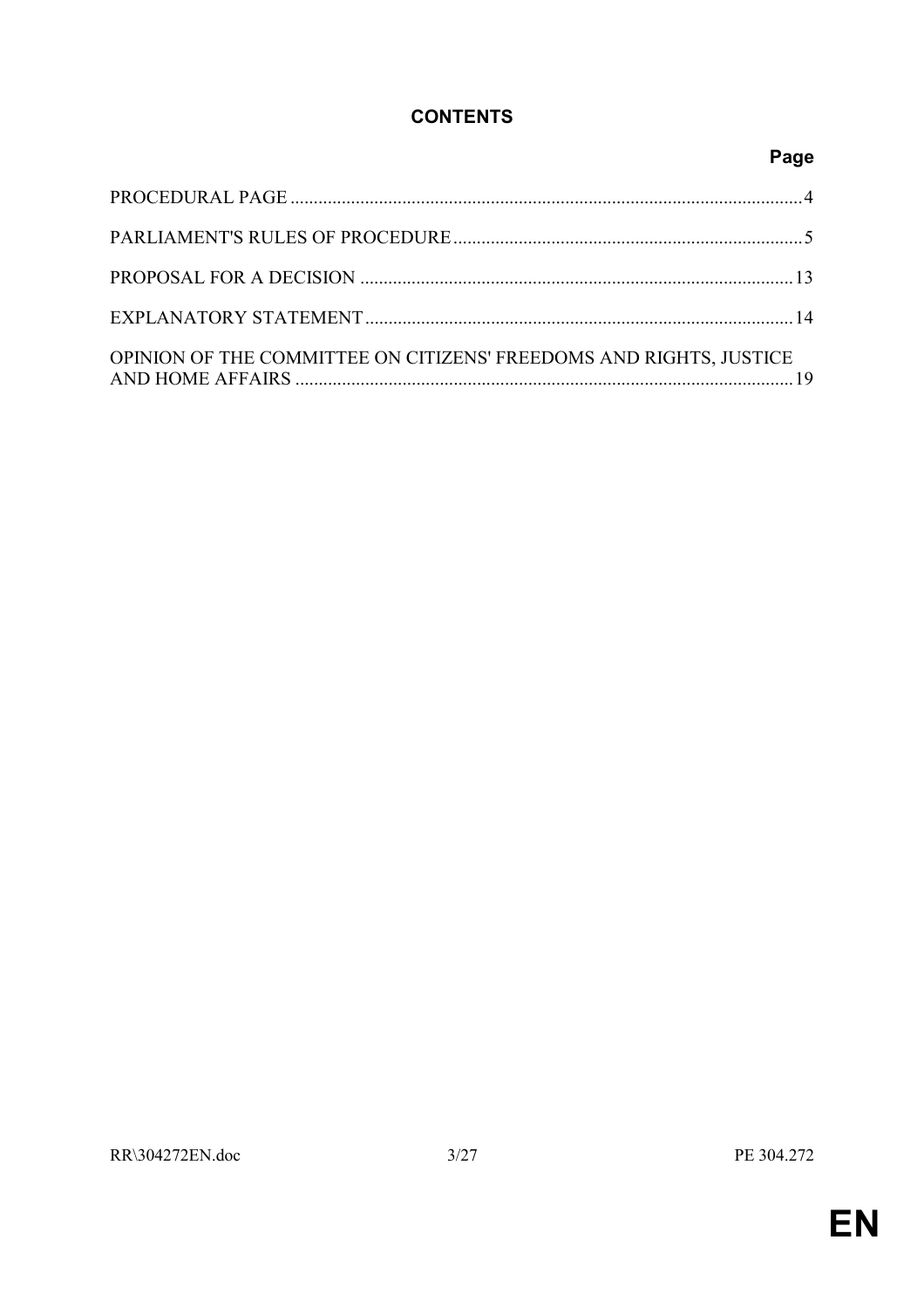# **PROCEDURAL PAGE**

<span id="page-3-0"></span>At the sitting of 5 July 2001 the President of Parliament announced that by letter of 29 June 2001 she had consulted the Committee on Constitutional Affairs as the committee responsible on the adaptation of the Rules of Procedure to the Regulation (EC) No 1049/2001 of the European Parliament and the Council regarding public access to documents and that the Committee on Citizens' Freedoms and Rights, Justice and Home Affairs had been asked for its opinion (2001/2135(REG)).

At its meeting of 12 June 2001 the Committee on Constitutional Affairs decided to draw up a report and appointed Hanja Maij-Weggen rapporteur.

It considered the draft report at its meetings of 11 July, 13 September and 11 October 2001 .

At the last meeting it adopted the proposal for a decision by 25 votes to 1, with no abstention.

The following were present for the vote: Giorgio Napolitano, chairman, Ursula Schleicher, vice-chairman; Hanja Maij-Weggen, rapporteur; Teresa Almeida Garrett, Jan Andersson (for Manuel António dos Santos), Enrique Barón Crespo, Pervenche Berès (for Olivier Duhamel), Georges Berthu, Guido Bodrato (for François Bayrou), Jens-Peter Bonde, Elmar Brok (for Christopher J.P. Beazley), Carlos Carnero González, Richard Corbett, Giorgos Dimitrakopoulos, Andrew Nicholas Duff, Monica Frassoni, José María Gil-Robles Gil-Delgado, Michel Hansenne (for Luigi Ciriaco De Mita), The Lord Inglewood (for Lennart Sacrédeus), Sylvia-Yvonne Kaufmann, Jo Leinen, Cecilia Malmström, , Iñigo Méndez de Vigo, Jacques F. Poos (for Hans-Peter Martin), Joachim Wuermeling (for The Earl of Stockton) and Michael Cashman (for Dimitris Tsatsos) pursuant to Rule 153(2)).

The opinion of the Committee on Citizens' Freedoms and Rights, Justice and Home Affairs is attached.

The report was tabled on 15 October 2001.

The deadline for tabling amendments will be indicated in the draft agenda for the relevant part-session.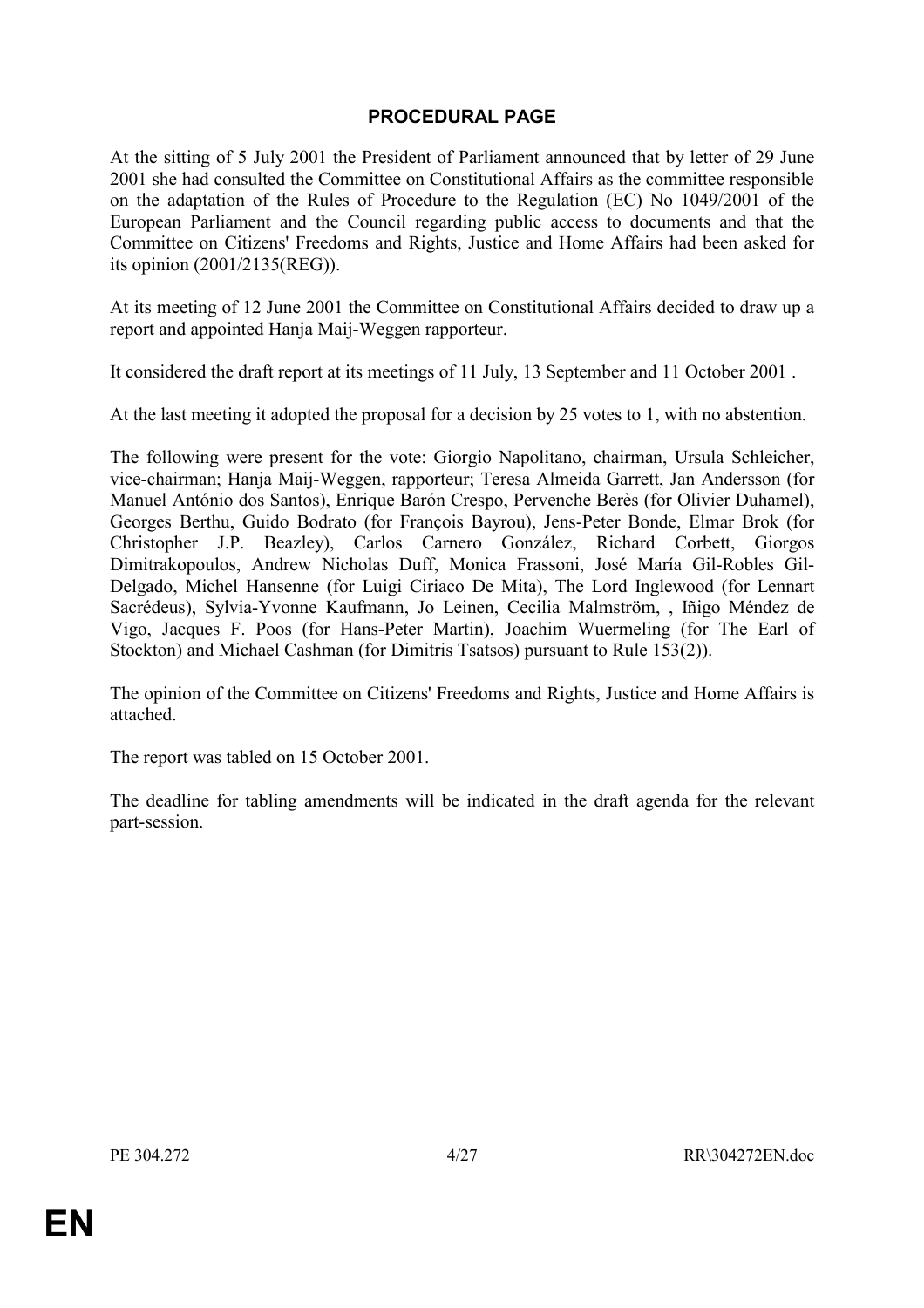# <span id="page-4-0"></span>**PARLIAMENT'S RULES OF PROCEDURE**

Present text Proposed new text

#### Amendment 1 Rule 28 (1)

Accountability of the Bureau, the Conference of Presidents and the Quaestors

1. The minutes of the Bureau and the Conference of Presidents shall be translated into the official languages, printed and distributed to all Members of Parliament, unless the Bureau or the Conference of Presidents exceptionally, for reasons of confidentiality, *decides otherwise.*

1. The minutes of the Bureau and the Conference of Presidents shall be translated into the official languages, printed and distributed to all Members of Parliament *and are publicly accessible*, unless the Bureau or the Conference of Presidents exceptionally, for reasons of confidentiality, *as enumerated in paragraphs 1-4 of Article 4 of Regulation (EC) 1049/2001 decides otherwise with regard to certain points of the minutes.* 

## *Justification*

*Since the entry into force of the new rules on transparency "confidentiality" as a reason to restrict information and access to documents (the minutes concerned are "EP documents") is defined exhaustively by Article 4 of the Regulation. It does no longer exist as a reason of secrecy of its own.* 

#### Amendment 2 Rule 171 (1)

## Transparency of Parliament's activities

1. Parliament shall ensure the utmost transparency of its activities in line with the provisions of *Article* 1 of the EU Treaty.

1. Parliament shall ensure the utmost transparency of its activities, in line with the provisions of *Articles* 1, *3(2), 28(1) and 41(1)* of the EU Treaty *Article 255 of the EC Treaty and Article 42 of the Charter of Fundamental Rights of the European Union.*

RR\304272EN.doc 5/27 PE 304.272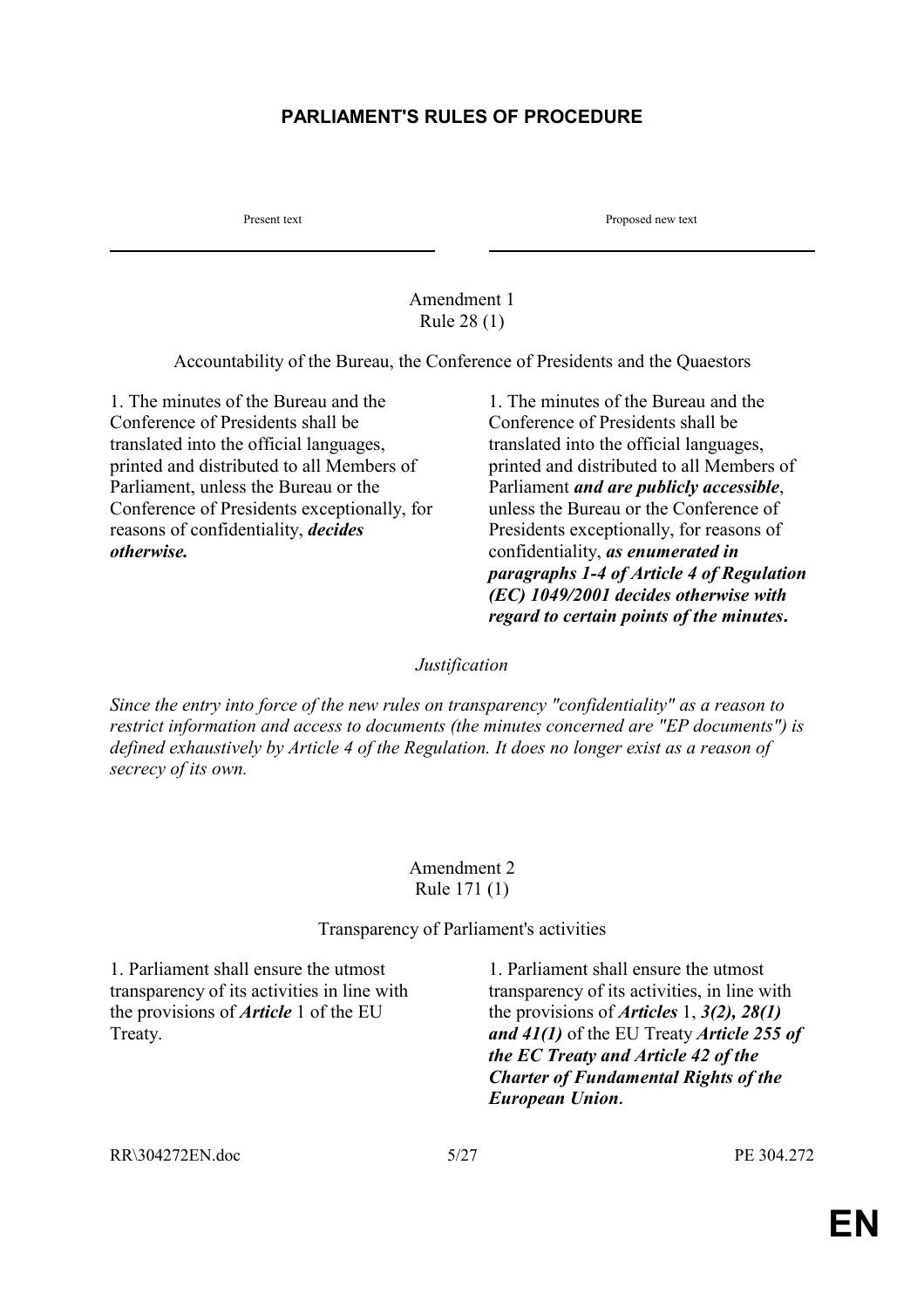## *Justification*

*The added provisions make clear that Parliament is willing to realise the constitutional principle of transparence in its broad meaning ( access to documents is one element of it ) within its competence and with respect to all three "pillars".* 

#### (Amendment 3) Rule 171, pararagraph 3 Transparency of Parliament's activities

3. Committees shall normally meet in public. Committees may decide, however, at the latest when the agenda of the meeting in question is adopted, to divide the agenda for a particular meeting into items open to the public and items closed to the public.

3*.* Committees shall normally meet in public. Committees may decide, however, at the latest when the agenda of the meeting in question is adopted, to divide the agenda for a particular meeting into items open to the public and items closed to the public. *If a meeting is closed, documents and minutes from the meeting may only be withheld from public access in accordance with paragraphs 1-4 of Article 4 of the Regulation.* 

## *Justification*

*To clarify that access to committee meetings and access to committee documents have to be distinguished.* 

> Amendment 4 Rule 171, paragraph 4 (new) Transparency of Parliament's activities

> > *4. Consideration by the committee responsible of requests for waiver of immunity pursuant to Rule 6 shall always take place in camera.*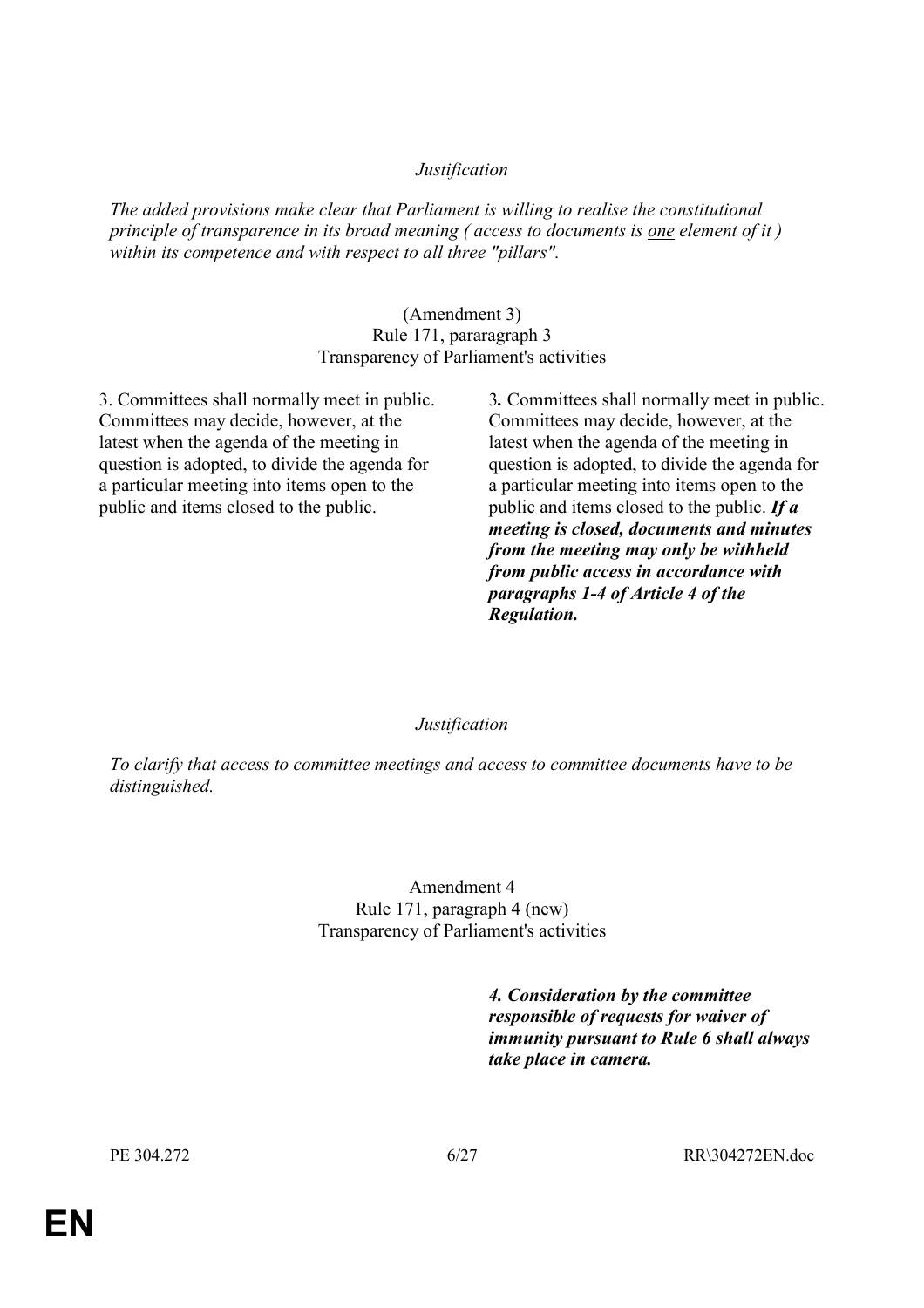## Amendment5 Rule 172(1) Public access to documents

1. *The necessary measures shall be adopted by Parliament on a proposal from the Bureau to ensure that the public have* access to Parliament documents in

conformity with Article 255 of the EC Treaty, and *any acts adopted* pursuant *thereto*.

1.*European citizens and natural or legal persons residing or having its registered office in a Member State have a right of*  access to Parliament documents in conformity with Article 255 of the EC Treaty, *subject to the principles, conditions and limits laid down in Regulation(EC) No 1049/2001 of the European Parliament and of the Council of 30 May 2001 ( hereinafter "the Regulation")* and pursuant *to the specific provisions contained in these Rules of Procedure.*

*Access to Parliament documents shall as far as possible be granted to other natural or legal persons in the same way.*

*The Regulation shall be published for information alongside the Rules of Procedure.*

## *Justification*

*This amendment replaces amendment 4 of the draft report. It takes into account amendment 13 Frassoni/Voggenhuber and the fact that Article 2(2) of the Regulation gives the institutions the discretionary power to grant access to documents also to non-EU-citizens. It takes on board furthermore suggestions which were made to make sure that the Regulation is accessible in the same way as the Rules of Procedure.* 

> Amendment 6 Rule 172, paragraph 2 Public access to documents

2. *Unless a committee decides otherwise, its documents shall be made public. Their status shall be clearly indicated*.

2. *For the purposes of access to documents, the expression "Parliament documents" means any content within the meaning of Article 3(a) of the Regulation, which has been drawn up or received by Officers of Parliament, Parliament's governing bodies, standing committees or interparliamentary delegations, or by the Secretariat of* 

RR\304272EN.doc 7/27 PE 304.272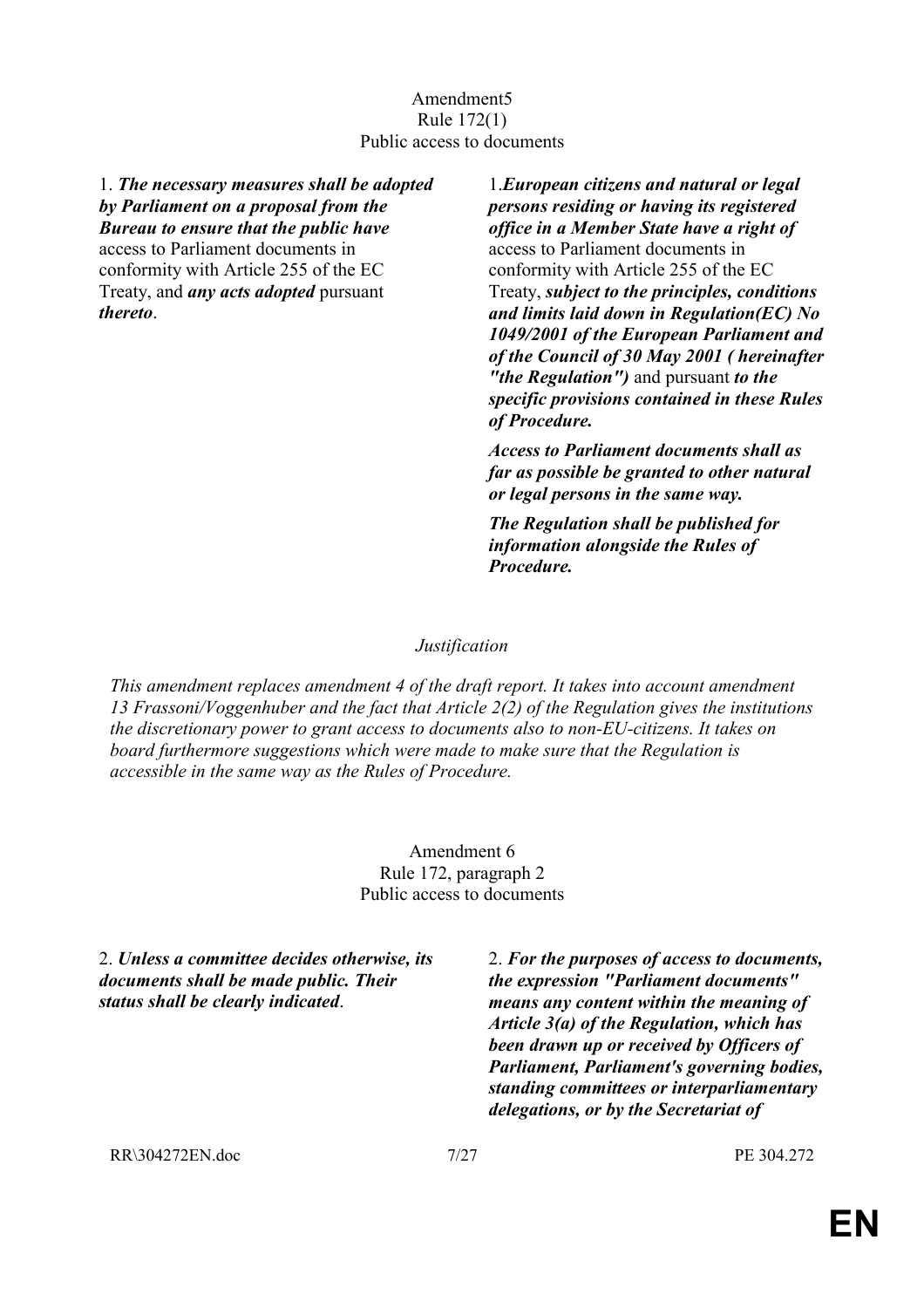## *Parliament.*

*Documents drawn up by individual Members or political groups are Parliament documents for the purposes of access to documents if they are tabled under the Rules of Procedures.* 

*The Bureau shall lay down rules to ensure that all Parliament documents are recorded.* 

## *Justification*

*This amendment tabled by the rapporteur expresses in a more explicit way and without changes to the substance, what is said in Amendment 5 of the draft report with regard to Rule 172(2), first subparagraph.* 

## Amendment 7 Rule 172 (3)

Public access to documents

3. *All* Parliament documents *covered by the provisions of paragraph 1 shall be included in a public register. The rules governing this register shall be decided by the Bureau.*

3. *The EP shall create a register of*  Parliament documents*. Legislative documents and other documents as indicated in an Annex to these Rules shall be made directly accessible in accordance with Regulation 1049/2001 through the EP register. References for other Parliament documents shall as far as possible be included in the register.*

*Categories of documents which are directly accessible are to be set out in a list to be adopted by the Parliament and to be annexed to these Rules. This list does not restrict the right of access to documents not falling under the categories listed.* 

*Parliament documents not directly accessible through the EP register shall be made available on written application.* 

PE 304.272 8/27 RR\304272EN.doc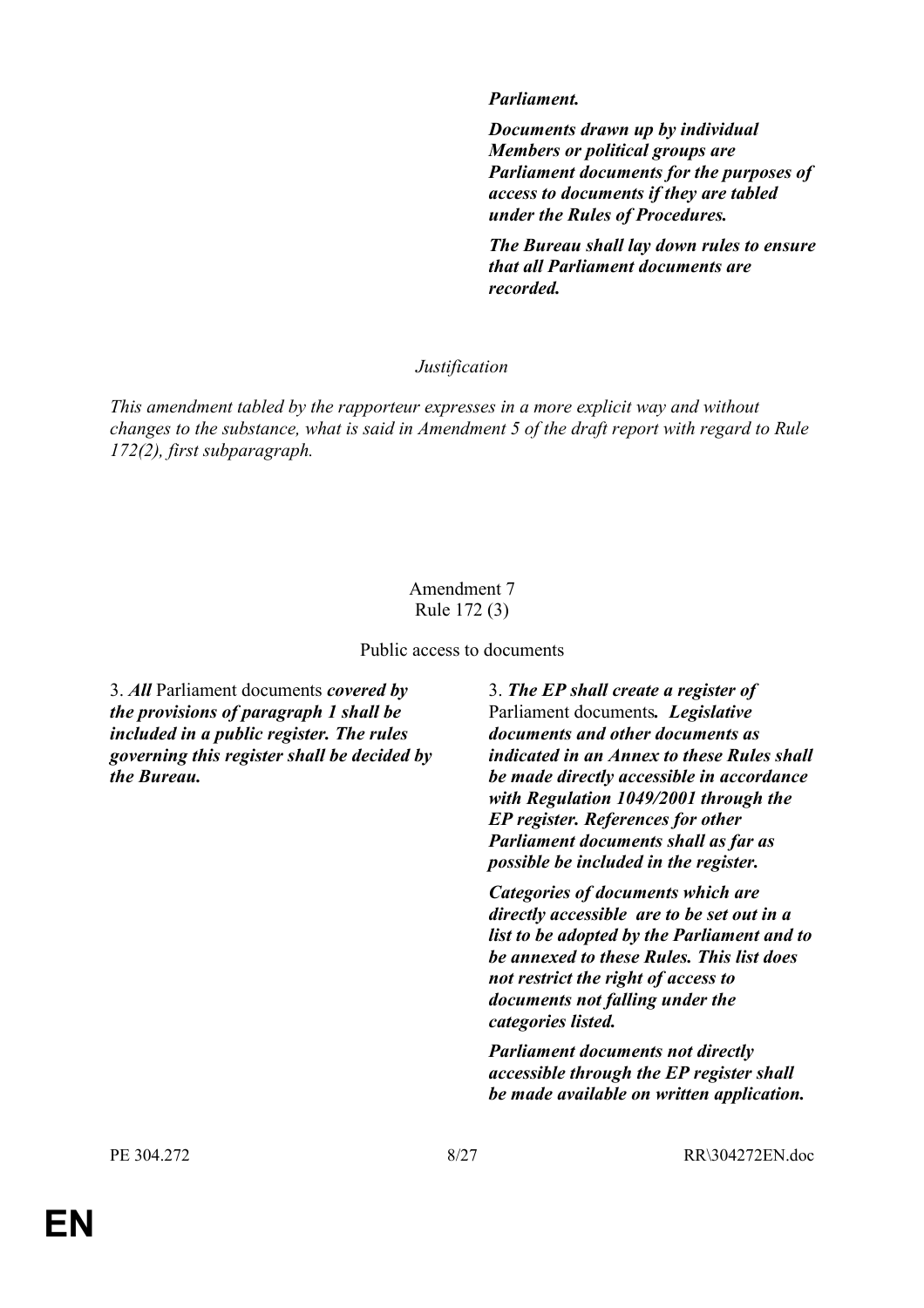*The Bureau may adopt rules, consistent with the Regulation, governing the modalities of access which will be published in the Official Journal.* 

## *Justification*

*Experience shows that the bulk of documents requested are of a public nature anyway. In order to simplify procedures and also to give officials the certainty to deal in conformity with their duty of confidentiality ( Article 287 of the EC Treaty and Article 17 of the Staff Rules ) a list of generally accessible documents ( "White List" ) seems to be useful. It should be made clear however that this list is not exhaustive.* 

*All documents not covered by this list would have to be dealt with along the procedure of articles 6 to 8 or the special procedure for "sensitive" = secret documents under article 9.* 

*Rule 172 (3)concerning a register of documents has to be developped and adapted to the more ambitious goals of the Regulation. The Regulation puts a deadline for the register to become operational on the 3 June 2002. Having this in mind and given the large definiton of the "document" it seems appropriate to limit the documents to be registered in the way suggested here.* 

> Amendment 8 Rule 172 (4) (new)

Public access to documents

 *4.The Bureau shall determine the authorities in charge of handling initial applications ( Article 7 of the Regulation), and the Bureau shall adopt decisions on confirmatory applications (Article 8 of the Regulation) and applications for sensitive documents (Article 9 of the Regulation).* 

## *Justification*

*These questions have to be settled in order to comply with the Regulation and to make the new system work. They should be settled in the form of Bureau decisions and not in the Rules themselves.*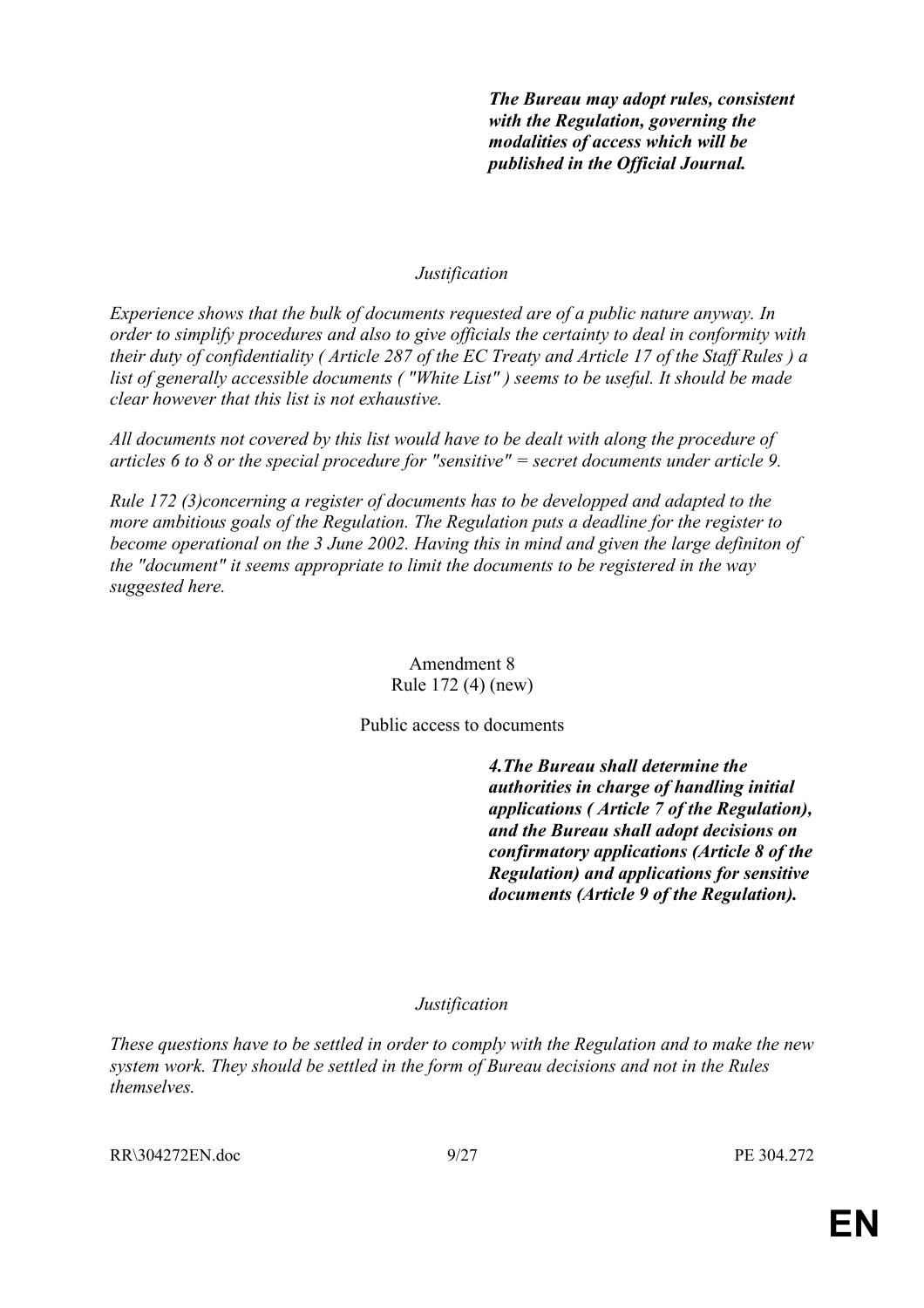## Amendment 9 Rule 172(5) (new)

Public access to documents

 *5. The Conference of Presidents shall designate Parliament representatives to the interistitutional committee to be established pursuant to Article 15(2) of the Regulation.*

## *Justification*

*The Conference of Presidents is the authority responsible for the matters relating to relations with the other insitutions of the European Union (Rule 24).* 

> Amendment 10 Rule 172, paragraph 6 (new)

> > *6. One of the Vice-Presidents shall be responsible for supervision of the handling of applications for access to a document.*

Amendment 11 Rule 172 (7) (new)

Public access to documents

 *7. The committee responsible shall, on the basis of information provided by the Bureau and other sources, prepare the annual report mentioned in Article 17 of the Regulation and submit it to the plenary.* 

*The committee responsible shall also examine and evaluate the reports adopted by the other institutions and agencies* 

PE 304.272 10/27 RR\304272EN.doc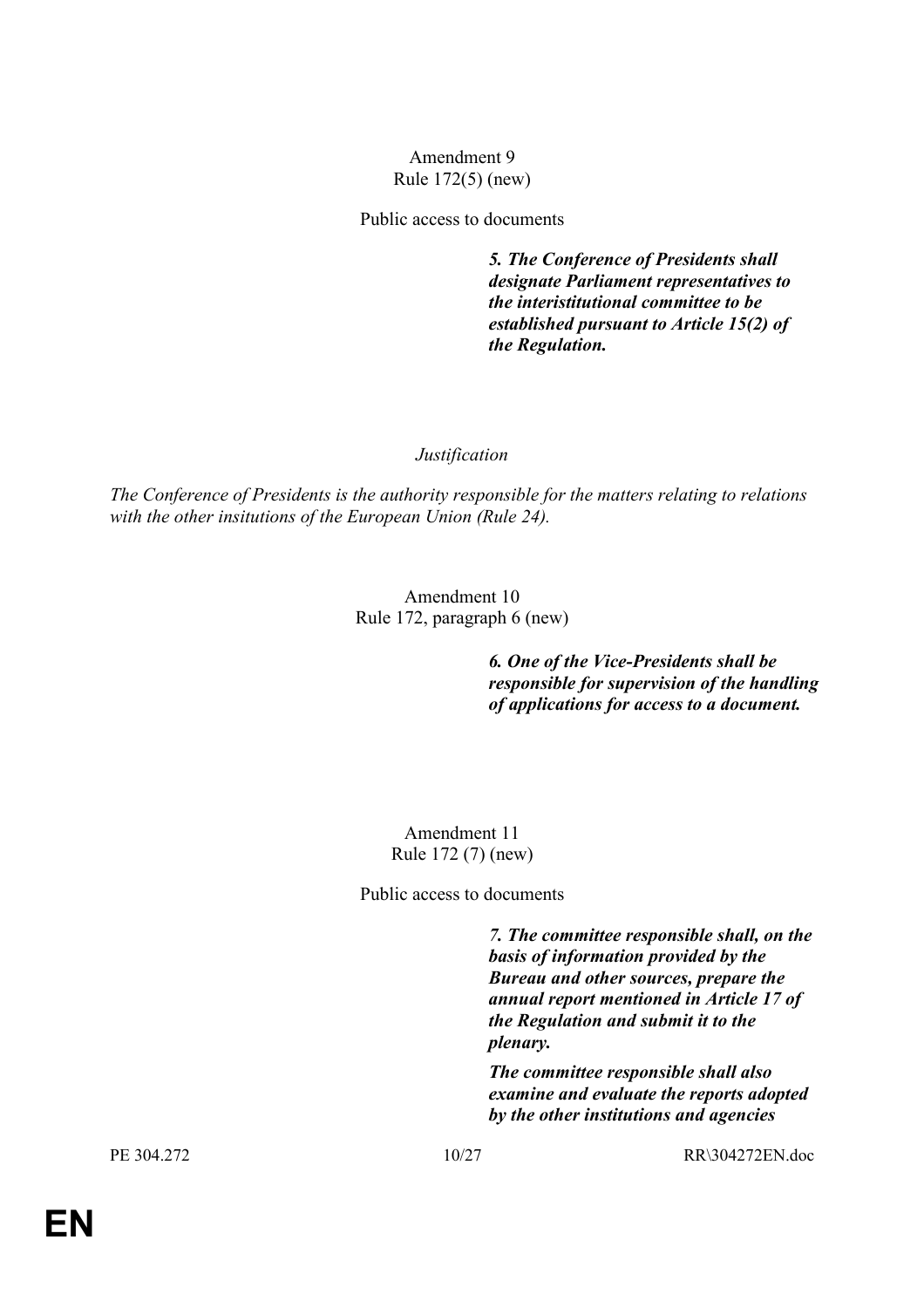## *Justification*

*Implementation of Article 17 of the Regulation.* 

## Amendment 12 Rule 173 Confidentiality

*Delete* 

*On the basis of a proposal from the committee responsible, and without prejudice to Rules 28, 151, and 179 and Annexes VII and VIII , Parliament shall adopt criteria for the definition of confidential information and documents.* 

# *Justification*

*The "criteria for the definition of confidential information and documents" are laid down in Articles 2, 3 and 4 of Regulation 1049/2001. These provisions are exhaustive, binding in their entirety and directly applicable (Article 249 TEC).* 

*Rule 173 is therefore superseded.* 

## Amendment 13 ANNEX VII

# Procedure for the consideration of confidential documents communicated to the European Parliament

## Public access to documents

1. When information or documents are communicated to Parliament under cover of confidentiality, the chairman of the committee responsible shall automatically apply the confidential procedure laid down in paragraph 3 below.

1. *Confidential documents shall mean documents and information which may be excluded from public access by virtue of Article 4 of Regulation (EC) 1049/2001 and shall include sensitive documents as defined in Article 9 of that Regulation.*

RR\304272EN.doc 11/27 PE 304.272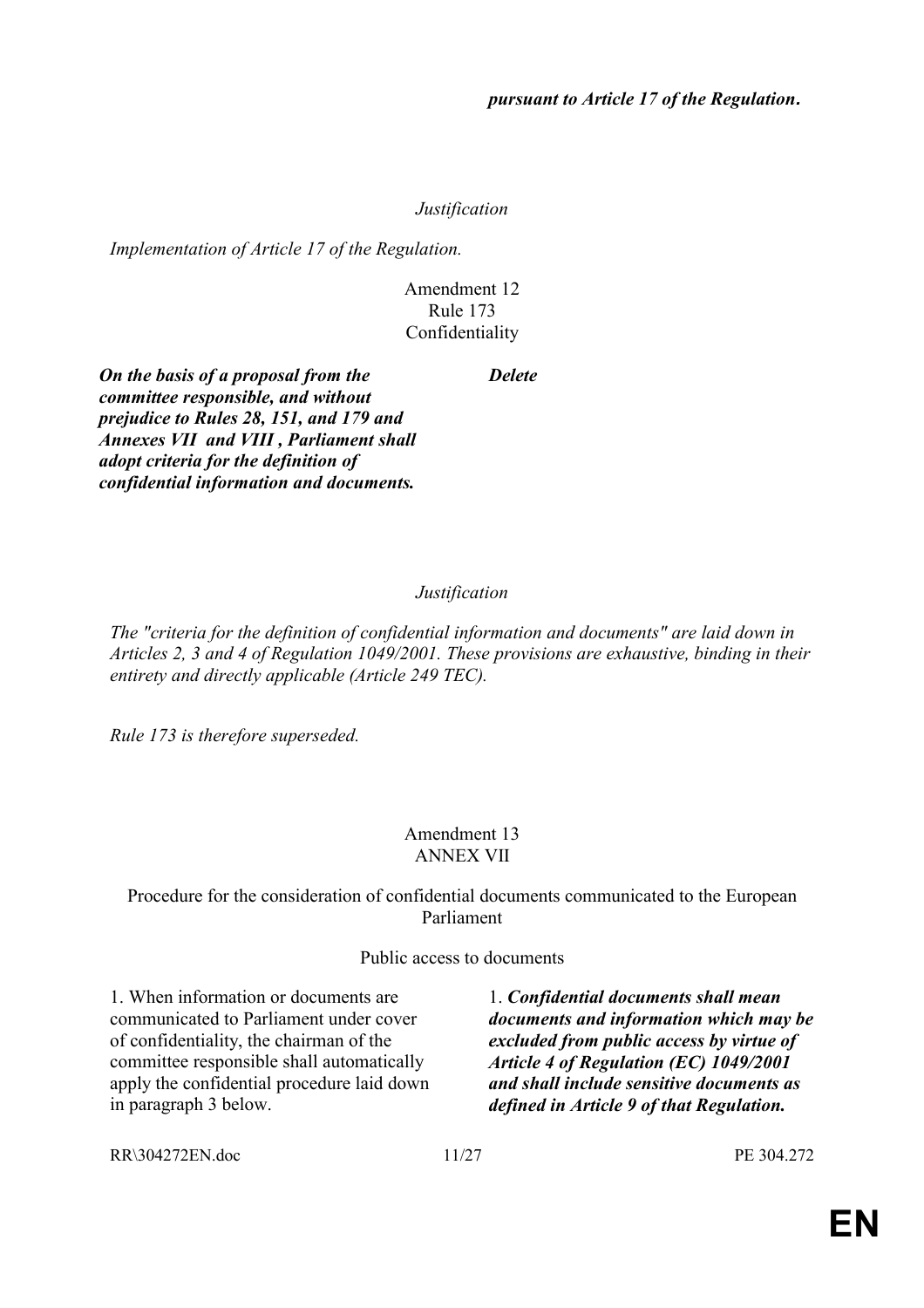*Where the confidential nature of documents received by the Parliament is questioned by one of the European institutions, the matter shall be referred to the interinstitutional committee. established pursuant to Article 15(2) of Regulation (EC) 1049/2001.*

 When *confidential* documents are communicated to Parliament under cover of confidentiality, the chairman of the committee responsible shall automatically apply the confidential procedure laid down in paragraph 3 below.

*Further rules concerning the protection of confidential information shall be adopted by the plenary on the basis of a proposal from the Bureau and shall be annexed to the Rules of Procedure. These rules shall take account of contacts with the Commission and Council.*

## *Justification*

*The procedure laid down in Annex VII applies in the first place to the handling of documents "communicated under the cover of confidentiality" in Parliament and not to the access of the public to such documents. Given the restricitions for making copies etc. and the sanctions foreseen for Members and staff in case of "breach of confidentiality, this annex in reality prohibits also to give access to the documents concerned to the public.* 

*The annex is however not in conformity with the Regulation which allows restrictions of access only by way of reference to the exceptions enumerated in Article 4 and does not allow a special restrictive treatment of documents for the mere reason that they are communicated "under the cover of confidentiality".* 

*The same considerations apply mutatis mutandis to annex III to the framework agreement on relations with the Commission which covers "confidential information", qualified by the Commission as such, without any restriction or reference to criteria. This agreement, adopted on 5 July 2000 by a simple majority vote in plenary and "appended" to the Rules pursuant to Rules 54 and 186(c), could be and would have to be renegotiated.*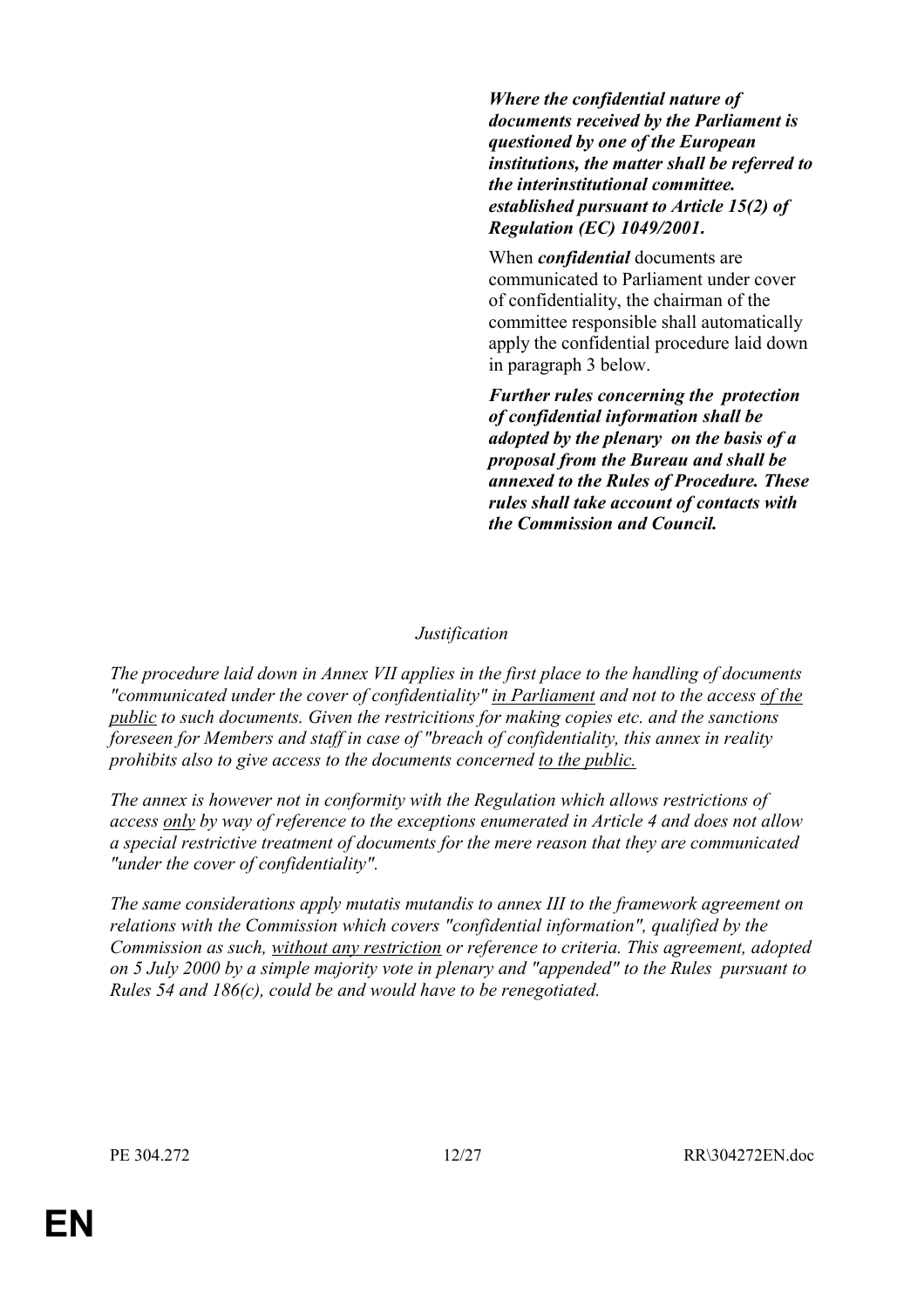# **PROPOSAL FOR A DECISION**

## <span id="page-12-0"></span>**European Parliament decision amending Parliament's Rules of Procedure**

## *The European Parliament*,

- having regard to the letter of 29 June 2001 from its President,
- having regard to Article 255 of the EC Treaty, Articles 28 (1) and 41 (1) of the EU Treaty and Articles 42 and 52 (2) of the Charter of Fundamental Rights of the European Union,
- having regard to Rule 181 of its Rules of Procedure,
- having regard to the report of the Committee on Constitutional Affairs and the opinion of the Committee on Citizens' Freedoms and Rights, Justice and Home Affairs (A5- 0349/2001),
- 1. Decides to amend its Rules of Procedure as indicated above;
- 2. Decides to revoke Bureau decisions of 10 July 1997 on public access to Parliament documents and of 17 April 1998 on fees to be paid for delivery of very large documents;
- 3 Instructs its President to forward this decision to the Council and Commission, for information.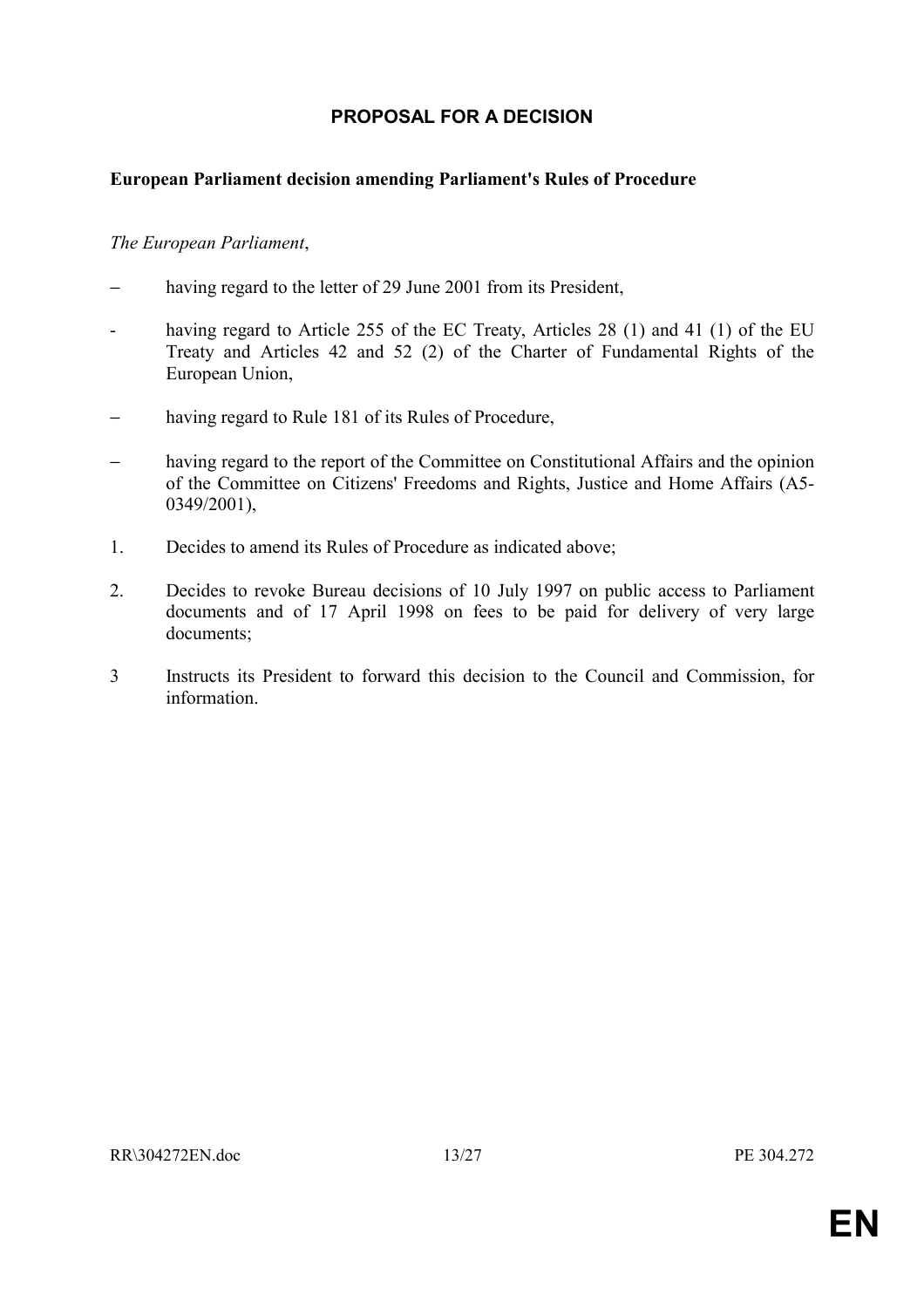# **EXPLANATORY STATEMENT**

<span id="page-13-0"></span>As a result of demands formulated by the European Parliament and others earlier, the Amsterdam Treaty has explicitly introduced the concept of openness into the EU Treaty, both by guaranteeing that there is a right of access to EU documents, and by stating that EU decisions must be taken as openly as possible and as closely as possible to the citizen.

The Treaties in their present form contain a provision expressing this concept . It is Article 255 par. 1 of the EC Treaty introduced by the Treaty of Amsterdam:

"Any citizen of the Union, and any natural or legal person residing or having its registered office in a Member State, shall have a right of access to European Parliament, Council and Commission documents, subject to the principles and the conditions to be defined in accordance with paragraphs 2 and 3."

The concept has been incorporated with the same wording in the Carter of Fundamental Rights of the European Union<sup>1</sup>, chapter V, Citizen's Rights, as Article 42.

The "principles and conditions" referred to in Article 255, paragraph 2 of the EC Treaty have been defined by Paliament and Council just in time<sup>2</sup>. They shall be applicable from 3 December 2001<sup>3</sup>

## **1. Scope and general content of the report**

The mandate for this report derives directly from the EC-Treaty, Article 255(3):

 "Each institution referred above shall elaborate in its own Rules of Procedure specific provisions regarding access to its documents."

and

l

from the Regulation 1049/2001, article 18 (1):

 "Each institution shall adapt its rules of procedure to the provisions of this Regulation. The adaptation shall take effect from 3 December 2001.<sup>"4</sup>

The report therefore will have to deal with matters which are currently covered by the following provisions:

1. Chapter XXII of the Rules "Openness and Transparency" (Rules 171-173);

<sup>1</sup> as signed and proclaimed by the Presidents of the European Parliament, the Council and the Commission at the European Council meeting in Nice on 7 Decmeber 2000

<sup>&</sup>lt;sup>2</sup> Regulation (EC) No.1049/2001 of 30 May 2001 regarding public access to European parliament, Council and Commission documents, OJ L 145 of 31 May 2001, page 43

<sup>3</sup> Article19 of the Regulation

 $4$  This applies in the same way to the Council as the relevant provision, Article 207 (3) of the EC-Treaty, refers expressly to Article 255 (3) of the EC-Treaty.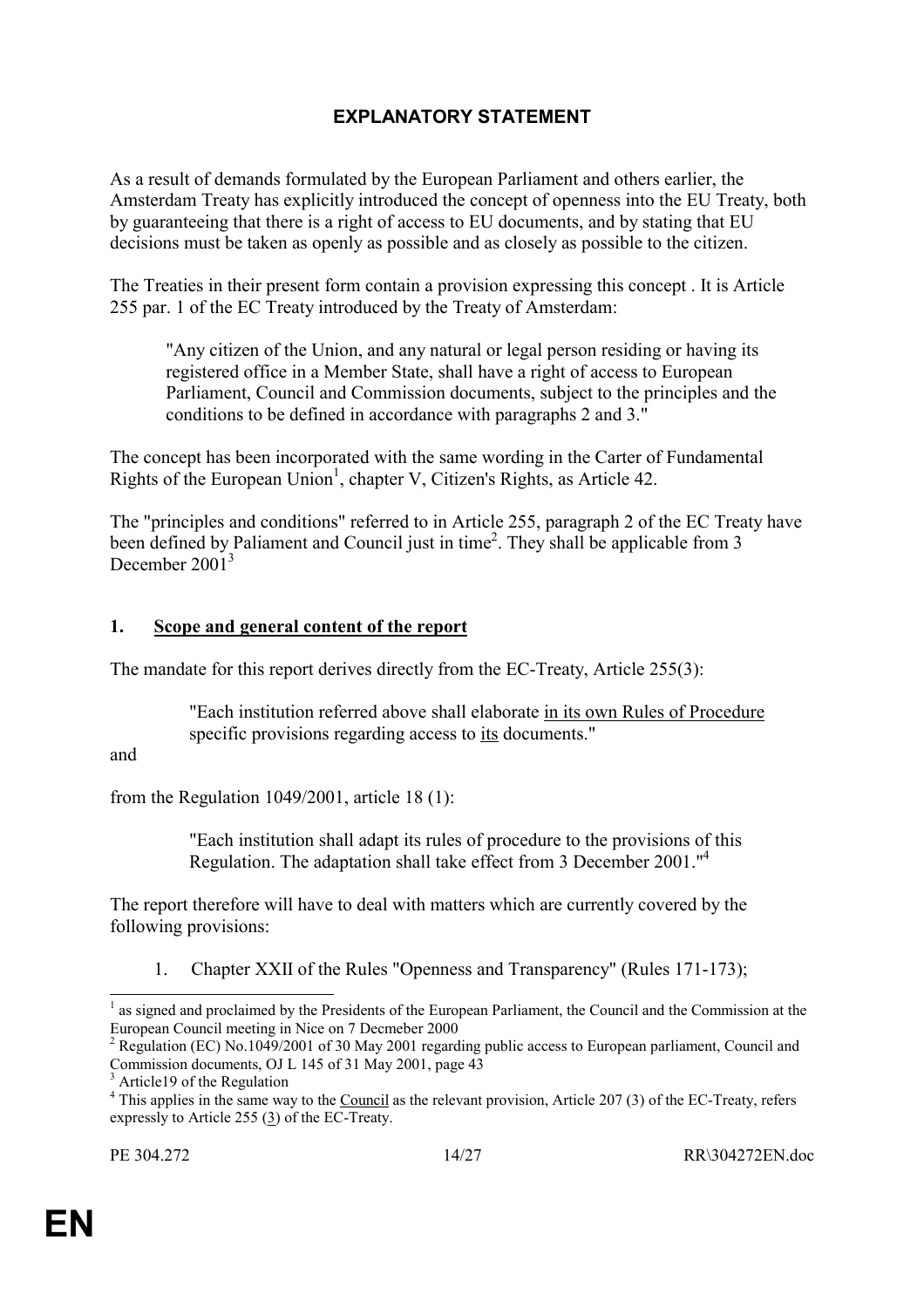- 2. Bureau decision of 10 July 1997 on public access to Parliament documents (published as "decision of the EP" in the Official Journal L 263 of 25.9.1997);
- 3. Bureau decision of 17 April 1998 on fees to be paid for delivery of very large documents (OJ L 135/46 of 8.5.1998);
- 4. Annex VII to the Rules "Procedure for the consideration of confidential documents communicated to the EP" and
- 5. Framework Agreement on the Relations between the EP and the Commission of 5 July 2000, annex 3 (doc. C5-0349/2000).

The report has to contain a "proposal for a decision on amendments to Parliament's Rules of Procedure" to be adopted with the votes of a majority of the component Members of Parliament (Art. 199 (1) TEC, Rule 181 (2) ).

These amendments are to constitute the "foundation and the shell of the building", the "completion of the interior" will have to follow.

# **2. Points to be addressed**

# **2.1 Definition of "European Parliament"**

It has to be made clear which bodies and parts of Parliament are covered and have to abide by the new rules.

It could be argued that individual Members should be generally excluded, but the specificity of Parliament is that it "consists of representatives of the peoples of the States" (art. 189(1) TEC), that the Members are the "constituents" of Parliament.

On the other hand the mandate of the Members is independent, their independence emphasised and protected by Article 4 (1) of the Act concerning the election of the representatives of the European Parliament by direct universal suffrage of 1976: "Representatives shall vote on an individual and personal basis. They shall not be bound by any instructions and shall not receive a binding mandate", principle repeated by Rule 2 of the Rules of Procedure.

Article 4 (1) of the draft Statute for Members of the European Parliament adopted by Parliament pursuant to Article 190 (5) TEC on 3 December 1998<sup>1</sup> expresses the same idea in the following terms: "Members of the European Parliament shall vote independently. They shall not be bound by instructions or by any mandate".

The Member does not "owe" Parliament any services comparable to a civil servant and does not have to render account for them. Under the national law of the Member States,

<sup>&</sup>lt;sup>1</sup> Resolution A4-0426/1998, confirmed by resolutions of 5 May and 27 October 1999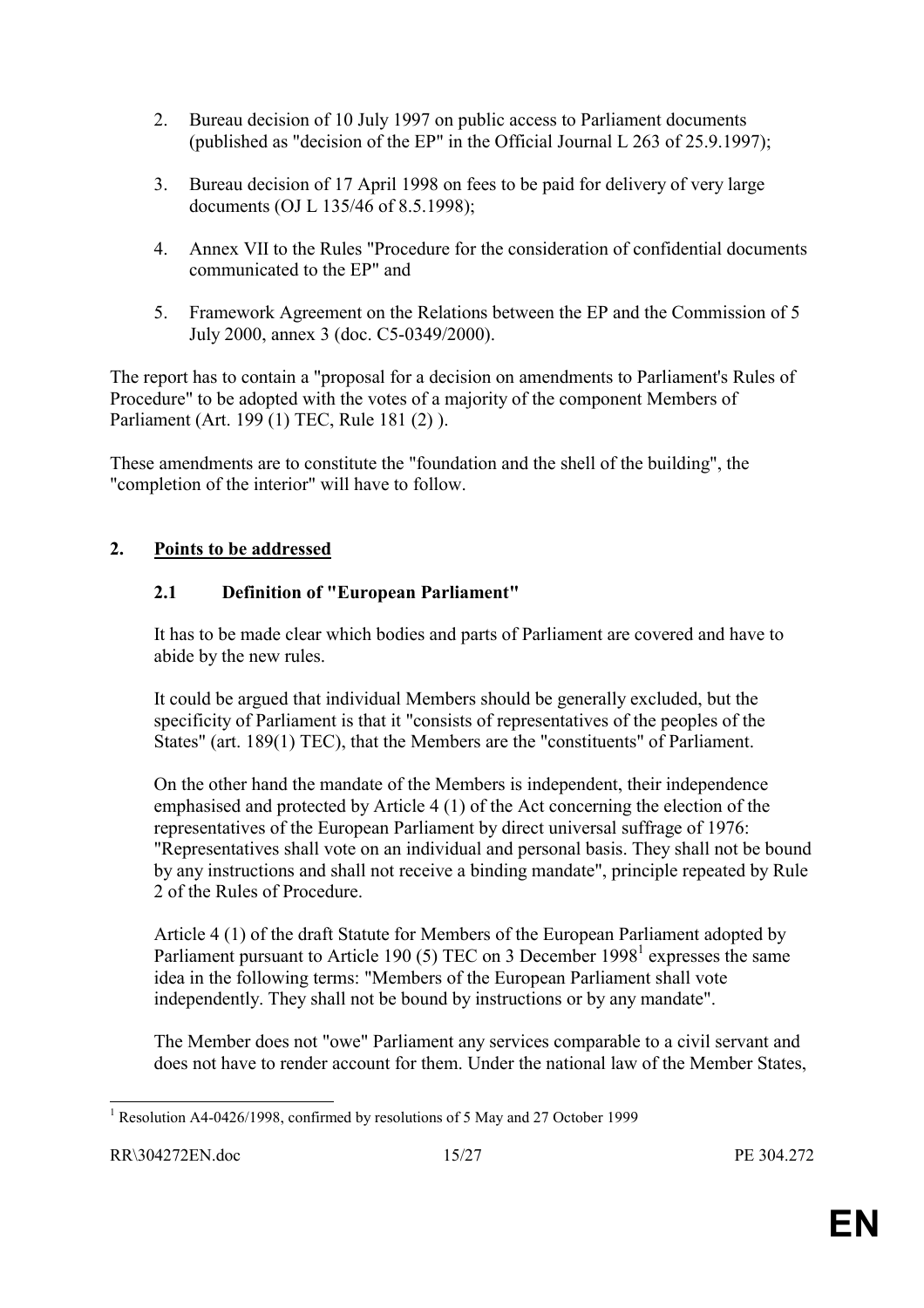Members of Parliament may regularly refuse to give evidence concerning persons who have confided facts to them in their capacity as Members, or to whom they have confided facts in such capacity, as well as concerning these facts themselves.<sup>1</sup>

The right of access to documents held or drawn up by individual Members and, mutatis mutandis, by political groups has therefore to be construed in a restrictive way. The solution suggested in this report is to limit it to the point where the Member's activity enters into the "sphere of Parliament" falling under the Rules of Procedure (Amendment 6).

# **2.2 Definition of "document"**

The definition given in article 3(a) of the Regulation is extremely large. The original proposal excluded "texts for internal use".

The AFCO opinion contained the following restriction:

 "document shall not mean informal information which serves the provision of personal opinion or the free exchange of ideas ("brain storming") within the institutions: $"$ <sup>2</sup>

The EP position taken on the 16. November  $2000<sup>3</sup>$  was similar:

 "document shall not mean informal information in the form of written messages designed to enable personal opinions to be given or ideas to be freely exchanged ("brain storming") within the institutions;"

The definition in the Regulation is however in the world and has to be observed. It cannot be restricted by way of "specific provisions" in the Rules of procedure because these Rules are to implement not to "correct" the provisions of the Regulation.

# **2.3 Handling of "applications"**

There are two options with regard to the internal organisation of Parliament: Create a central fonction to deal with all demands coming in or leave the first decision with the service which holds the document concerned.

Experience shows that a centralised solution tends to lengthen the procedure and create additional administrative burdens. The initial decision could therefore be left with the services (head of division) which are in the possession of the document concerned. "Confirmatory applications" in the sens of article 8 should be dealt with by the Bureau (Amendment 8).

l

<sup>1</sup> See as en example Article 47 of the German Basic Law

<sup>2</sup> PE 286.966 of 18 October 2000

 $3$  amendments adopted in plenary without final vote A5-0318/2000, Minutes of the sitting, part two; see also "consolidated legislative document" PE 297.811 (draft), Article 5;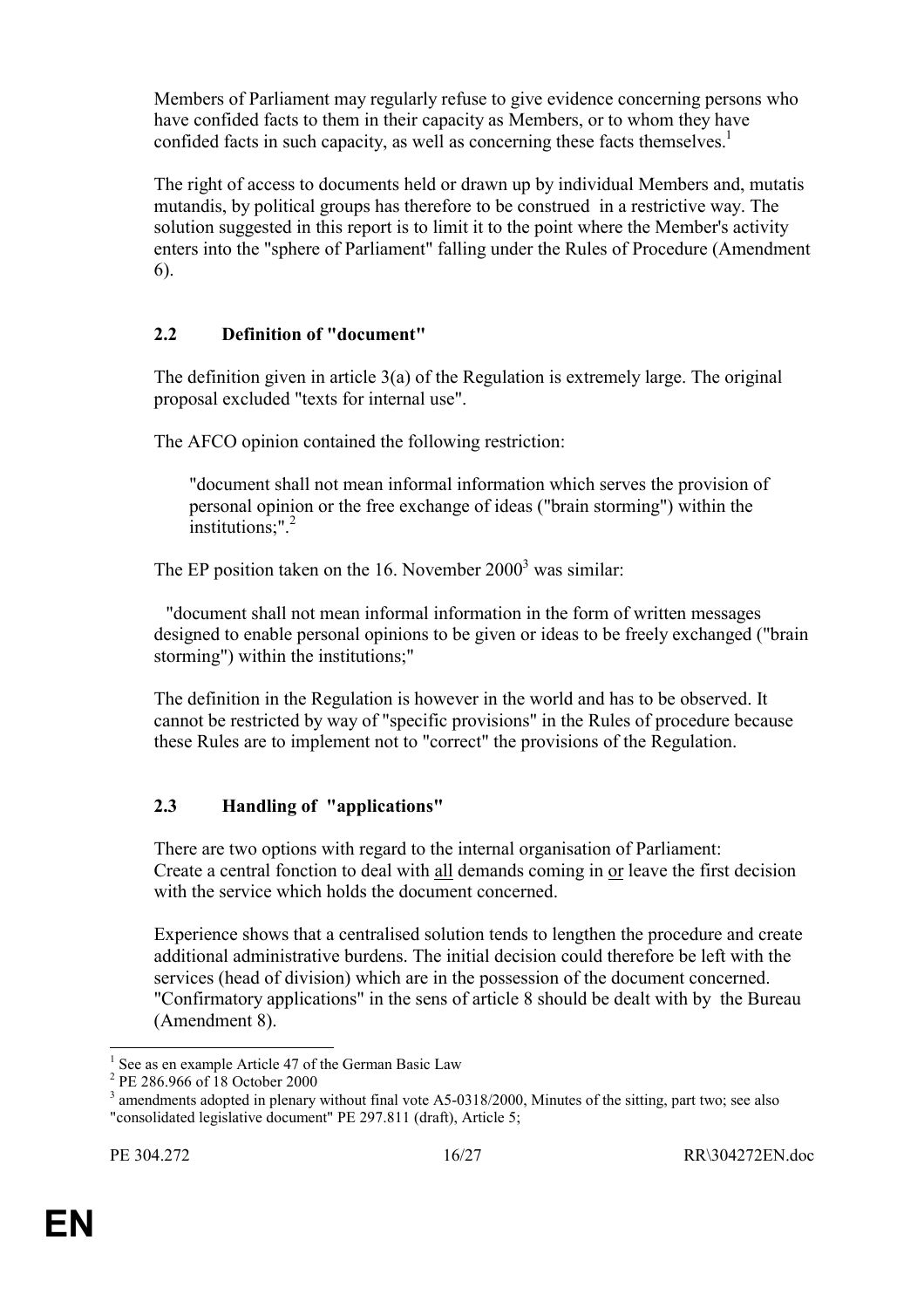## **2.4 Treatment of "sensitive documents" in the area covered by exception 4(1) a) "public interest" of the Regulation (Article 9 of the Regulation)**

Requests concerning this type of documents should be handled from the beginning by the Bureau (Amendment 8).

This issue is connected to but not identical with the questions dealt with in annex 3 to the Framework Agreement with the Commission. This text deals with the transmission to and handling of confidential Commission documents within Parliament. It says however under 3.2 that the publication or transmission of such information to "other adressees" is prohibited. On the other hand the annex does not define or restrict the right of the Commission to declare documents "confidential" which is incompatible with article 9 of the Regulation. Article 9 allows for a classification as "secret" or other only in the areas covered by the exception mentioned in article 4 (1) a) whereas annex 3 to the framework agreement covers "confidential information" of the Commission without any restriction.

The framework agreement has been attacked by Members before the Court of first instance (case Stauner a.o. v EP and COM of 6.9.2000, still pending). If it is annuled the problem is resolved. If not, Parliament would have to ask for an adaptation of the agreement to the new legal situation. As it stands, the agreement places the EP in a less favorable situation than the common citizen.

The agreement could be modified without modifying the Rules themselves because it does not form a part of them.

It has been adopted by a simple majority vote and "appended" to the Rules pursuant to Rules 54 and 186 (c).

# **2.5. Annex VII, "consideration of confidential documents communicated to the EP"**

Similar considerations as in the preceding point are relevant here:

The procedure applies at first glance only to the handling of documents "communicated to Parliament under cover of confidentiality" within the Parliament.

By way of the prohibitions to make copies etc. and the sanctions foreseen for Members and staff in case of "breach of confidentiality" (paragraphs 4. and 5.) this annex prohibits however also to give access to the documents concerned to the public.

This however is not in conformity with the Regulation which allows restrictions of access only by way of a specific reference to the exceptions enumerated in Article 4 and does not allow a special treatment of documents for the mere reason that they have been communicated "under cover of confidentiality".

The annex has to be adapted to the new legal situation (Amendment 13).

RR\304272EN.doc 17/27 PE 304.272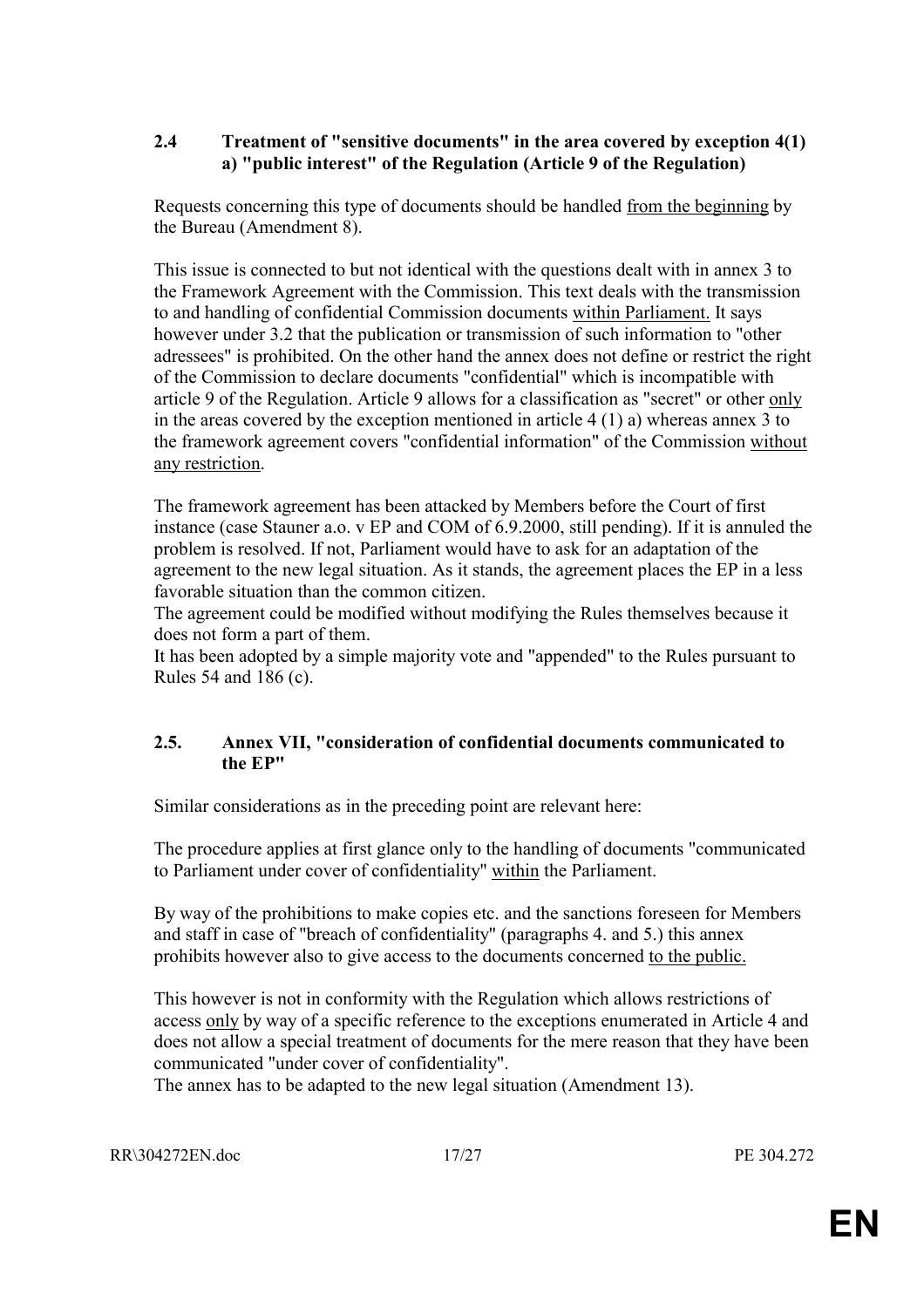# **2.6. Register ( art. 11 and 12 of the Regulation )**

This register has to be operational by 3 June 2002. The Rules should mandate the Bureau with the necessary technical preparations. At least all types of documents contained in the white list mentioned before, should appear in the electronically accessible register. Rule 172 (3) has to be reworded accordingly (Amendment 7).

# **2.7. Interinstitutional committee ( art.15(2) of the Regulation)**

Under Article 15(2) of the Regulation, an interinstitutional committee must be established. It must be set up as soon as possible and be tasked with examining best practice for addressing possible conflicts and discussing future developments on public access to documents (Amendment 9).

# **2.8. Reports (art. 17 of the Regulation)**

The Rules could charge the committee responsible with the preparation of the annual report pursuant to artilce 17(1). It has to be noted however that the number of formal applications might be limited. Since the entry into force of the existing decision of 10 July 1997 the services of Parliament in no single case had to take a formal decision. The annual report therefore should deal also with the overall situation in the Union (Amendment 11).

## **2.9. Existing decisions**

The existing Bureau decisions of 10. July 1997 and 17. April 1998 have to be revoked by the decision of Parliament modifying its Rules because they do not correspond to the new legal situation. Parliament can revoke decisions taken by internal bodies of a lower level (Proposal for a decision, point 2.).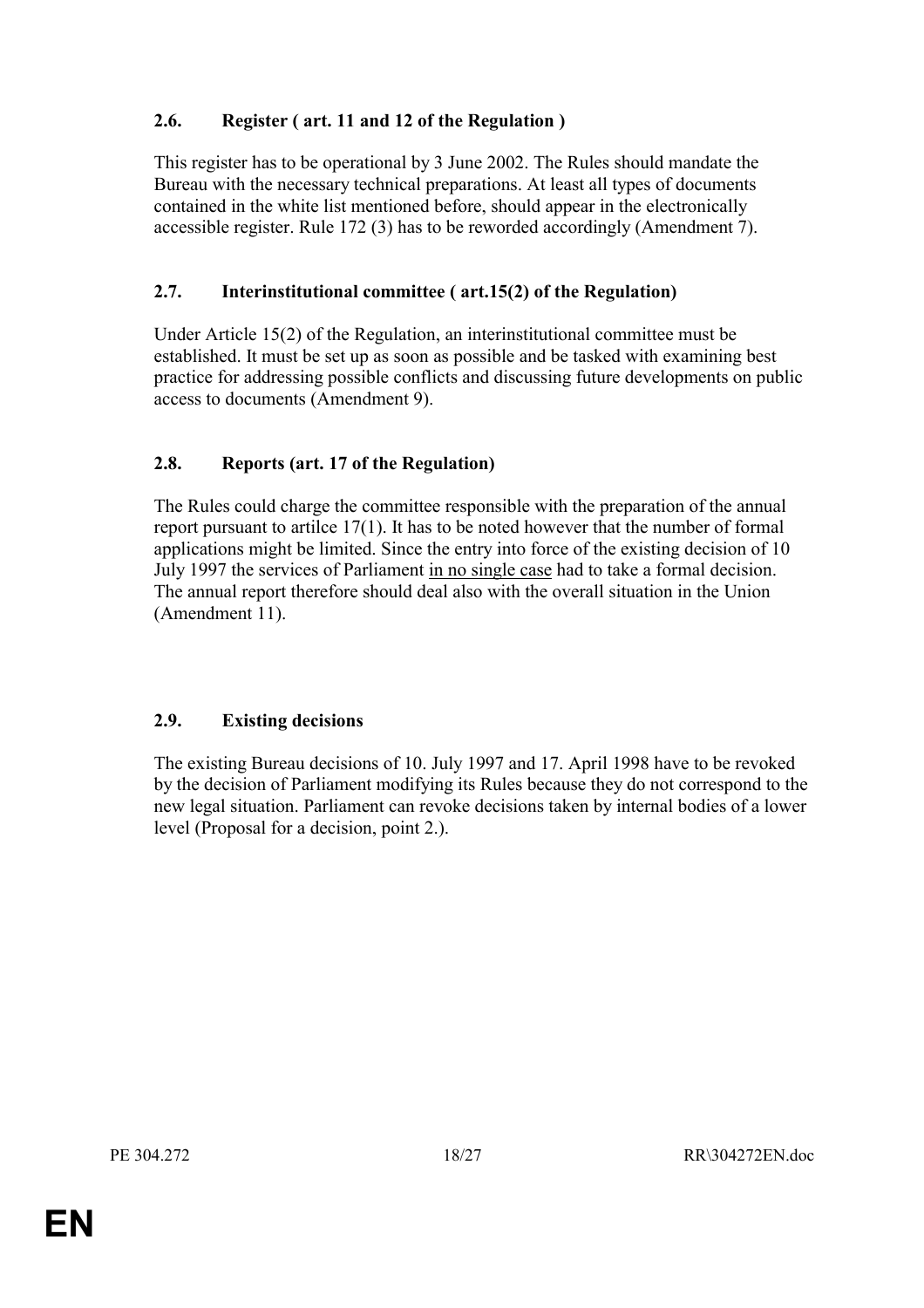# <span id="page-18-0"></span>**OPINION OF THE COMMITTEE ON CITIZENS' FREEDOMS AND RIGHTS, JUSTICE AND HOME AFFAIRS**

for the Committee on Constitutional Affairs

on the adaptation of the Rules of Procedure to the Regulation (EC) No.1049/2001 of the European Parliament and of the Council regarding public access to documents (2001/2135(REG))

Draftsman: Michael Cashman

# **PROCEDURE**

The Committee on Citizens' Freedoms and Rights, Justice and Home Affairs appointed Michael Cashman draftsman at its meeting of 11 July 2001.

It considered the draft opinion at its meetings of 27 August 2001, 12 September, 2001 and 10 October 2001.

At the last meeting it adopted the following amendments by 25 votes to 0, with 1 abstention.

The following were present for the vote: Graham R. Watson chairman;Robert J.E. Evans vicechairman;Michael Cashman draftsman; Charlotte Cederschiöld, Carlos Coelho, Gérard M.J. Deprez, Giuseppe Di Lello Finuoli, Jorge Salvador Hernández Mollar, Anna Karamanou, Margot Kefller, Ole Krarup, Rodi Kratsa-Tsagaropoulou (for Thierry Cornillet), Alain Krivine (for Pernille Frahm), Hartmut Nassauer, Elena Ornella Paciotti, Hubert Pirker, Martine Roure (for Martin Schulz), Gerhard Schmid, Ilka Schröder(for Alima Boumediene-Thiery pursuant to Rule 153(2)), Patsy Sörensen, Sérgio Sousa Pinto, Joke Swiebel, Anna Terrón i Cusí, Astrid Thors (for Baroness Sarah Ludford pursuant to Rule 153(2)), Gianni Vattimo and Christian Ulrik von Boetticher .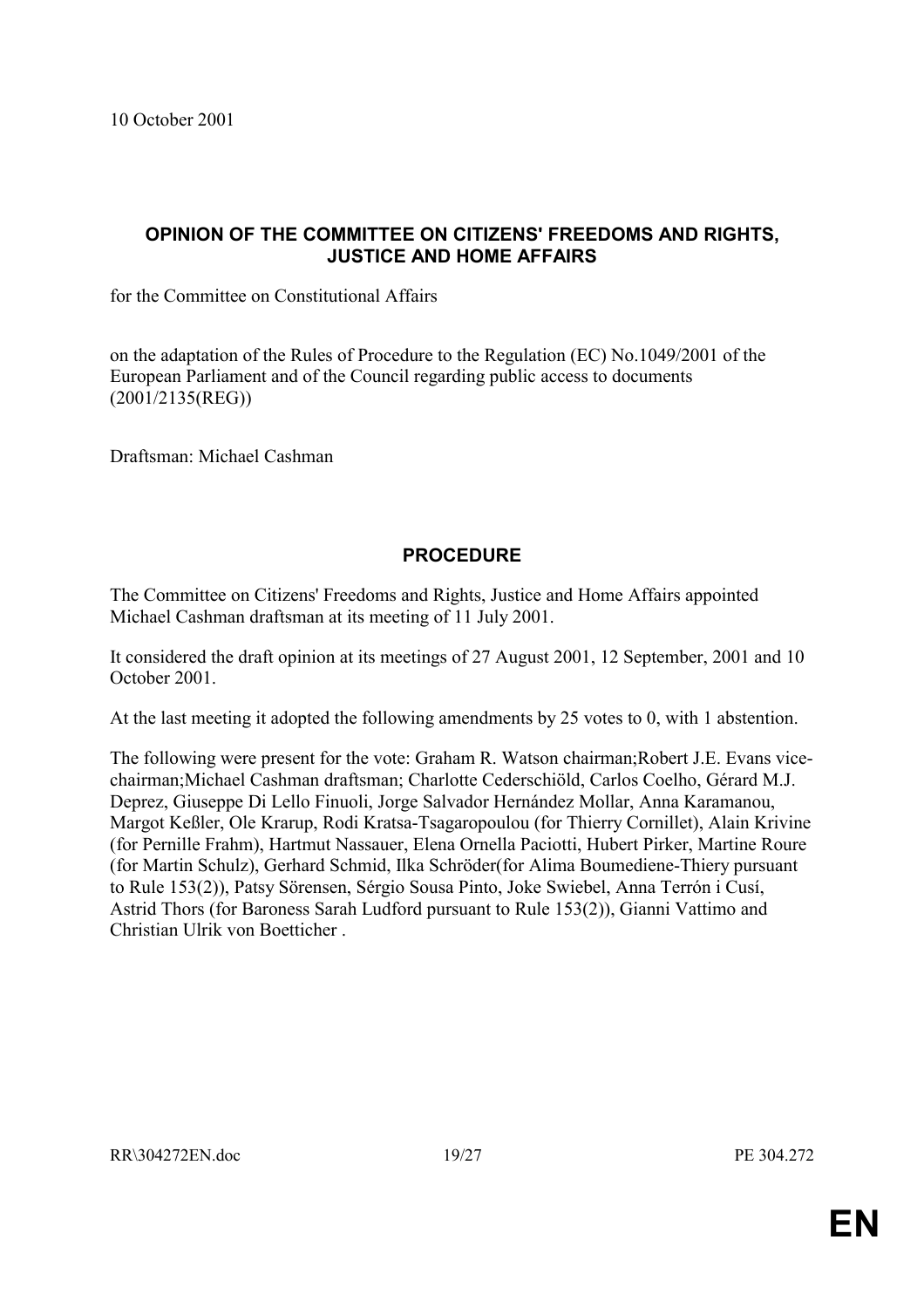# **AMENDMENTS**

The Committee on Citizens' Freedoms and Rights, Justice and Home Affairs calls on the Committee on Constitutional Affairs, as the committee responsible, to incorporate the following amendments in its report:

Present text of Rules Proposed new text

## Amendment 1 Rule 28 (1)

Accountability of the Bureau, the Conference of Presidents and the Quaestors

1. The minutes of the Bureau and the Conference of Presidents shall be translated into the official languages, printed and distributed to all Members of Parliament, unless the Bureau or the Conference of Presidents exceptionally, for reasons of confidentiality, *decides otherwise.*

1. The minutes of the Bureau and the Conference of Presidents shall be translated into the official languages, printed and distributed to all Members of Parliament *and are publicly accessible*, unless the Bureau or the Conference of Presidents exceptionally, for reasons of confidentiality, *as enumerated in paragraphs 1-4 of Article 4 of Regulation (EC) 1049/2001 decides otherwise with regard to certain points of the minutes.* 

## *Justification*

*Since the entry into force of the new rules on transparency "confidentiality" as a reason to restrict information and access to documents (the minutes concerned are "EP documents") is defined exhaustively by Article 4 of the Regulation. It no longer exists as a reason of secrecy of its own.* 

## Amendment 2 Rule 171 (1)

## Transparency of Parliament's activities

1. Parliament shall ensure the utmost transparency of its activities in line with the provisions of *Article* 1 of the EU Treaty.

1. Parliament shall ensure the utmost transparency of its activities, in line with the provisions of *Articles* 1, *3(2), 28(1) and 41(1)* of the EU Treaty *Article 255 of the EC Treaty and Article 42 of the*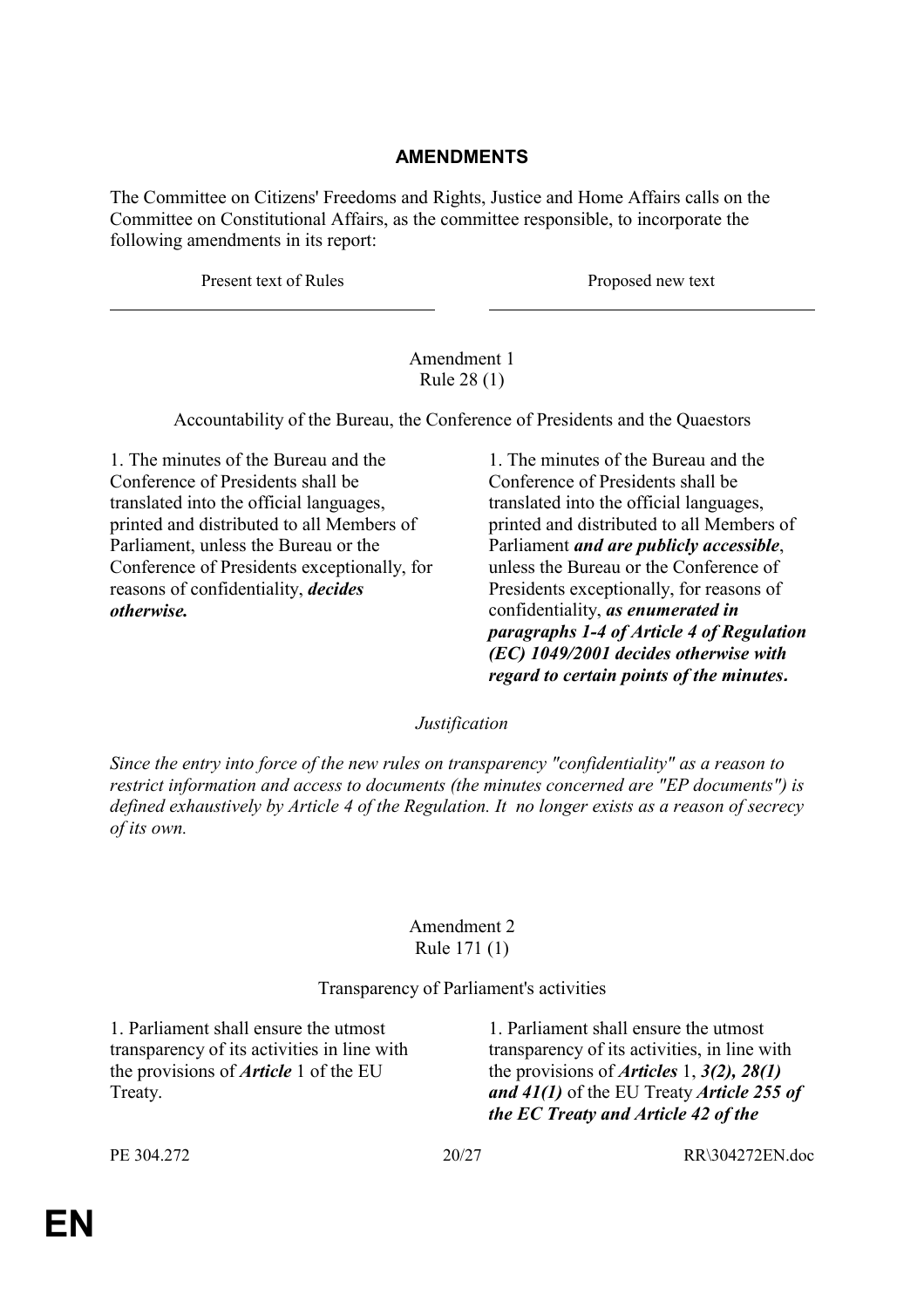*Charter of Fundamental Rights of the European Union.*

3*.* Committees shall normally meet in public. Committees may decide, however, at the latest when the agenda of the meeting in question is adopted, to divide the agenda for a particular meeting into items open to the public and items closed to the public. *If a meeting is closed, documents and minutes from the meeting may only be withheld from public access in accordance with paragraphs 1-4 of Article 4 of the* 

*Justification* 

*The additional provisions make it clear that Parliament is willing to realise the constitutional principle of transparency in its broad meaning ( access to documents is one element of it ) within its competence, and with respect to all three "pillars".* 

## Amendment 3

Rule 171, pararagraph 3 (new)

3. Committees shall normally meet in public. Committees may decide, however, at the latest when the agenda of the meeting in question is adopted, to divide the agenda for a particular meeting into items open to the public and items closed to the public.

#### *Justification*

*Regulation.* 

*To clarify that access to committee meetings and access to committee documents have to be distinguished.* 

#### Amendment 4 Rule 172 (1)

Public access to documents

1. *The necessary measures shall be adopted by Parliament on a proposal from the Bureau to ensure that the public have* access to Parliament documents in conformity with Article 255 of the EC Treaty, and *any acts adopted* pursuant *thereto*.

1. *European citizens and natural or legal persons residing or having its registered office in a Member State have a right of*  access to Parliament documents in conformity with Article 255 of the EC Treaty , *subject to the principles, conditions and limits laid down in Regulation (EC) No 1049/2001 of the*

RR\304272EN.doc 21/27 PE 304.272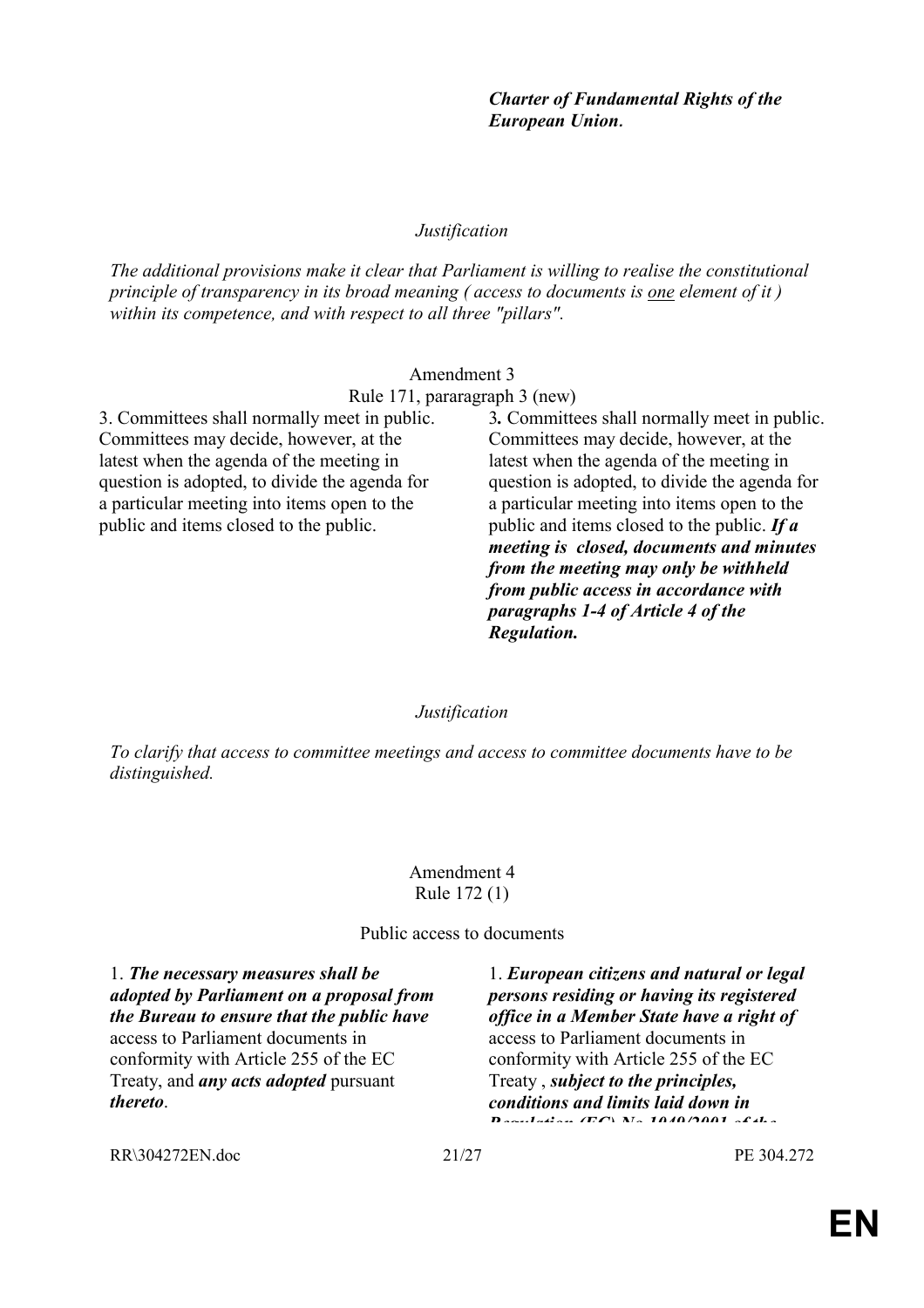*Regulation (EC) No 1049/2001 of the European Parliament and of the Council of 30 May 2001 (" Regulation") and pursuant to the specific provisions contained in these Rules.* 

*Access to Parliament documents shall as far as possible be granted to other natural or legal persons in the same way.* 

*The Regulation shall be published for information alongside the Rules of Procedure.*

#### *Justification*

*New wording because the "act adopted", referred to in Rule 172(1) exists now. The idea that the implementation mesures should be taken "on a proposal from the Bureau" has been dropped; the Bureau will be charged instead of the elaboration of more detailed rules concerning the internal organisation of Parliament with regard to access to documents.*Amendment 5

#### Rule 172 (2)

2. *Unless a committee decides otherwise, its documents shall be made public. Their status shall be clearly indicated*.

2. *For the purposes of access to documents, the expression "Parliament document" means any content within the meaning of Article 3(a) of the Regulation which has been drawn up or received by Officers of Parliament, Parliament's Governing Bodies, standing committees or interparliamentary delegations or by the Secretariat of Parliament.*

*Documents drawn up by individual Members or political groups are Parliament documents for the purposes of access to documents if they are tabled under the Rules of Procedure.*

*The Bureau shall lay down rules to ensure that all Parliament documents are recorded.*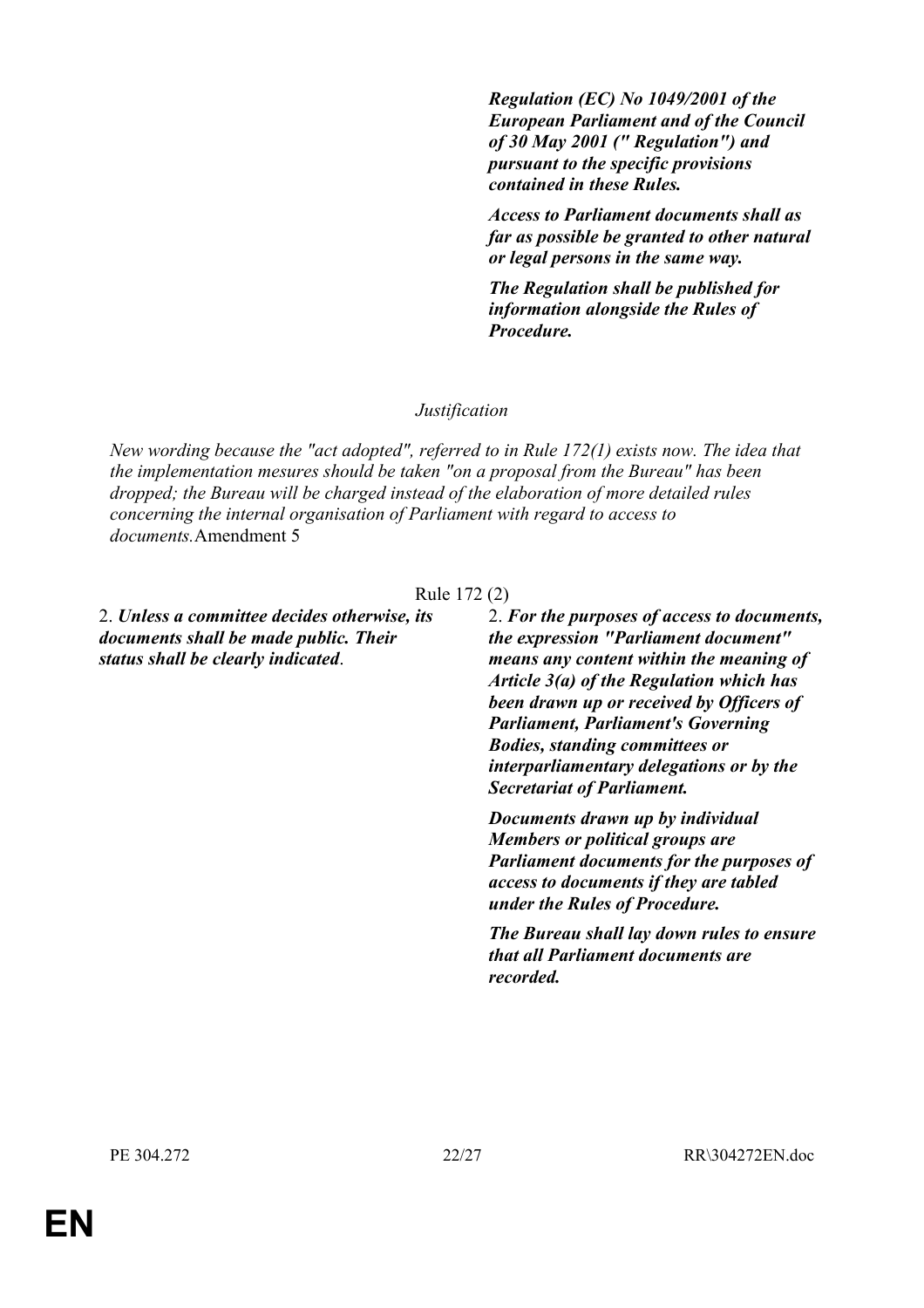## *Justification*

*As neither the Treaty nor the Regulation give a definition, for the sake of clarity and legal certainty, the "specific provisions" have to contain one.* 

*As this definition is a key element for the internal application of the Regulation it should be formulated and appear in the Rules themselves.* 

## Amendment 6 Rule 172 (3)

3. *All* Parliament documents *covered by the provisions of paragraph 1 shall be included in a public register. The rules governing this register shall be decided by the Bureau.*

3. *The EP shall create a register of*  Parliament documents*. Legislative documents and other documents as indicated in an Annex to these Rules shall be made directly accessible in accordance with Regulation 1049/2001 through the EP register. References for other Parliament documents shall as far as possible be included in the register.*

*Categories of documents which are directly accessible are to be set out in a list to be adopted by the Parliament by simple majority and to be annexed to these Rules. This list does not restrict the right of access to documents not falling under the categories listed.* 

*Parliament documents not directly accessible through the EP register shall be made available on written application.* 

*The Bureau may adopt rules, consistent with the Regulation 1049/2001, governing the modalities of access which will be published in the Official Journal.* 

#### *Justification*

*Experience shows that the bulk of documents requested are of a public nature anyway. In order to simplify procedures and also to give officials the certainty to deal in conformity with* 

RR\304272EN.doc 23/27 PE 304.272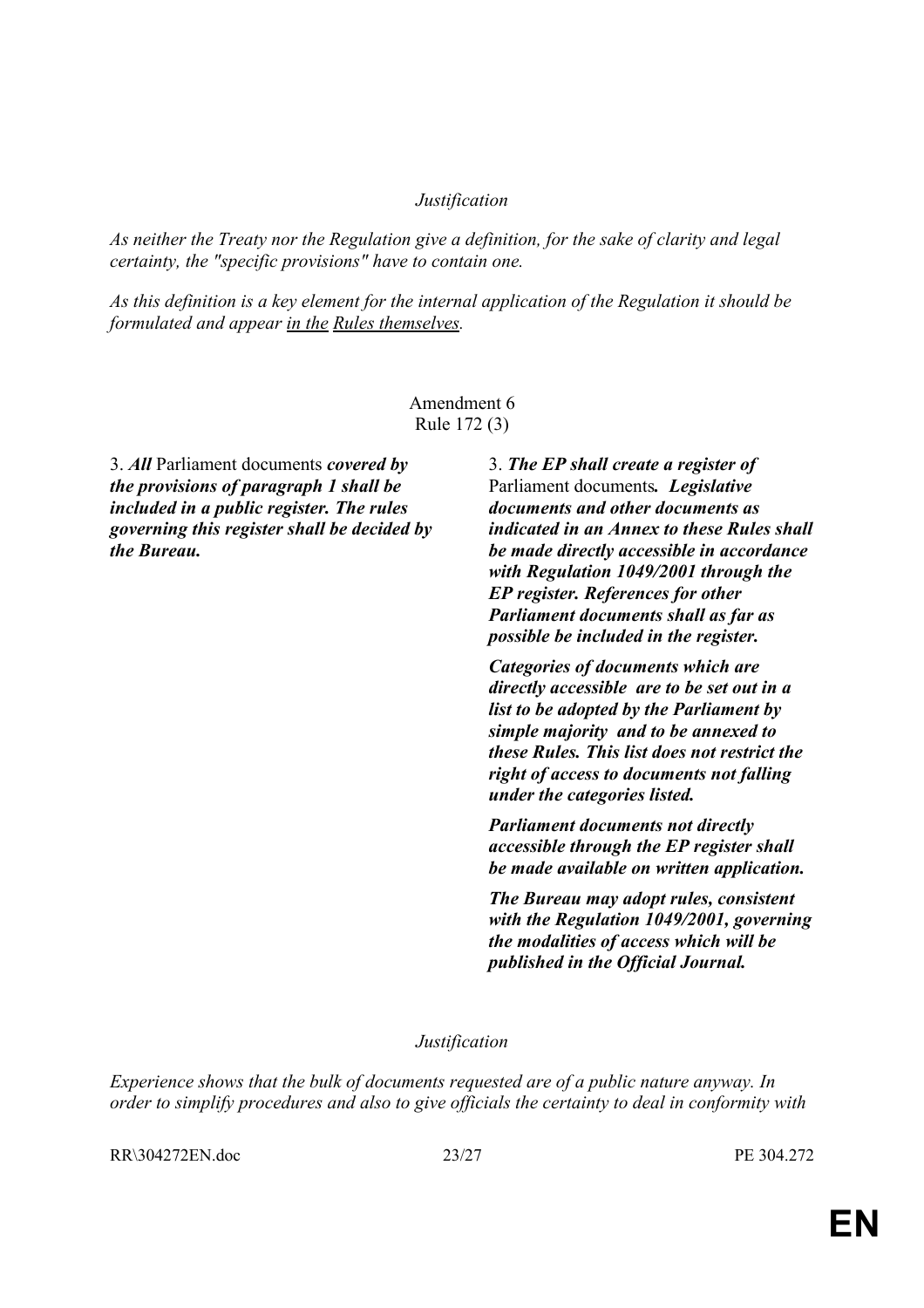*their duty of confidentiality ( Article 287 of the EC Treaty and Article 17 of the Staff Rules ) a list of generally accessible documents ( "White List" ) seems to be useful. It should be made clear however that this list is not exhaustive.* 

*All documents not covered by this list would have to be dealt with along the procedure of articles 6 to 8 or the special procedure for "sensitive" = secret documents under article 9.* 

*Rule 173 (3)concerning a register of documents has to be developped and adapted to the more ambitious goals of the Regulation. The Regulation puts a deadline for the register to become operational on the 3 June 2002. Having this in mind and given the large definiton of the "document" it seems appropriate to limit the documents to be registered in the way suggested here.* 

> Amendment 7 Rule 172 (4) (new)

> > *4.The Bureau shall determine the authorities in charge of handling initial applications ( Article 7 of the Regulation), and the Bureau shall adopt decisions on confirmatory applications (Article 8 of the Regulation) and applications for sensitive documents (Article 9 of the Regulation).*

## *Justification*

*These questions have to be settled in order to comply with the Regulation and to make the new system work. They should be settled in the form of Bureau decisions and not in the Rules themselves.* 

## Amendment 8 Rule 172(5) (new)

*5. One of the Vice-Presidents shall be responsible for supervision of the handling of applications for access to documents.*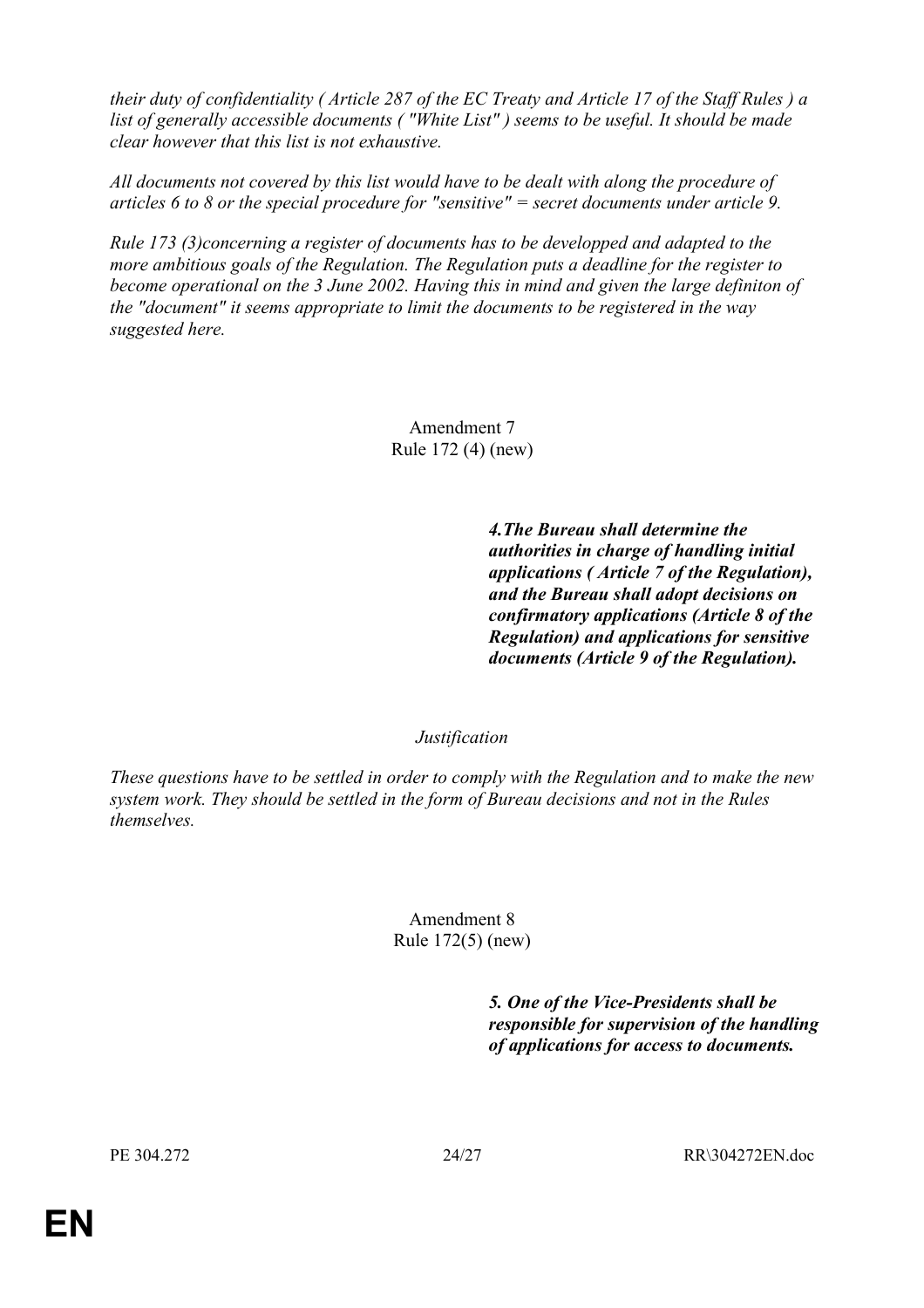## *Justification*

*Responsibility for access to documents should be established at a high political level.* 

# Amendment 9 Rule 172 (6) (new)

 *6. The committee responsible shall, on the basis of information provided by the Bureau and other sources, prepare the annual report mentioned in Article 17 of the Regulation and submit it to the plenary.* 

*The committee responsible shall also examine and evaluate the reports adopted by the other institutions and agencies pursuant to Article 17 of the Regulation.*

## *Justification*

*Implementation of Article 17 of the Regulation.* 

# Amendment 10

ANNEX VIIProcedure for the consideration of confidential documents communicated to the European Parliament

1. When information or documents are communicated to Parliament under cover of confidentiality, the chairman of the committee responsible shall automatically apply the confidential procedure laid down in paragraph 3 below.

1. *Confidential documents shall mean documents and information which may be excluded from public access by virtue of Article 4 of Regulation (EC) 1049/2001 and shall include sensitive documents as defined in Article 9 of that Regulation.*

*Where the confidential nature of documents received by the Parliament is questioned by one of the European institutions, the matter shall be referred to the interinstitutional committee.* 

RR\304272EN.doc 25/27 PE 304.272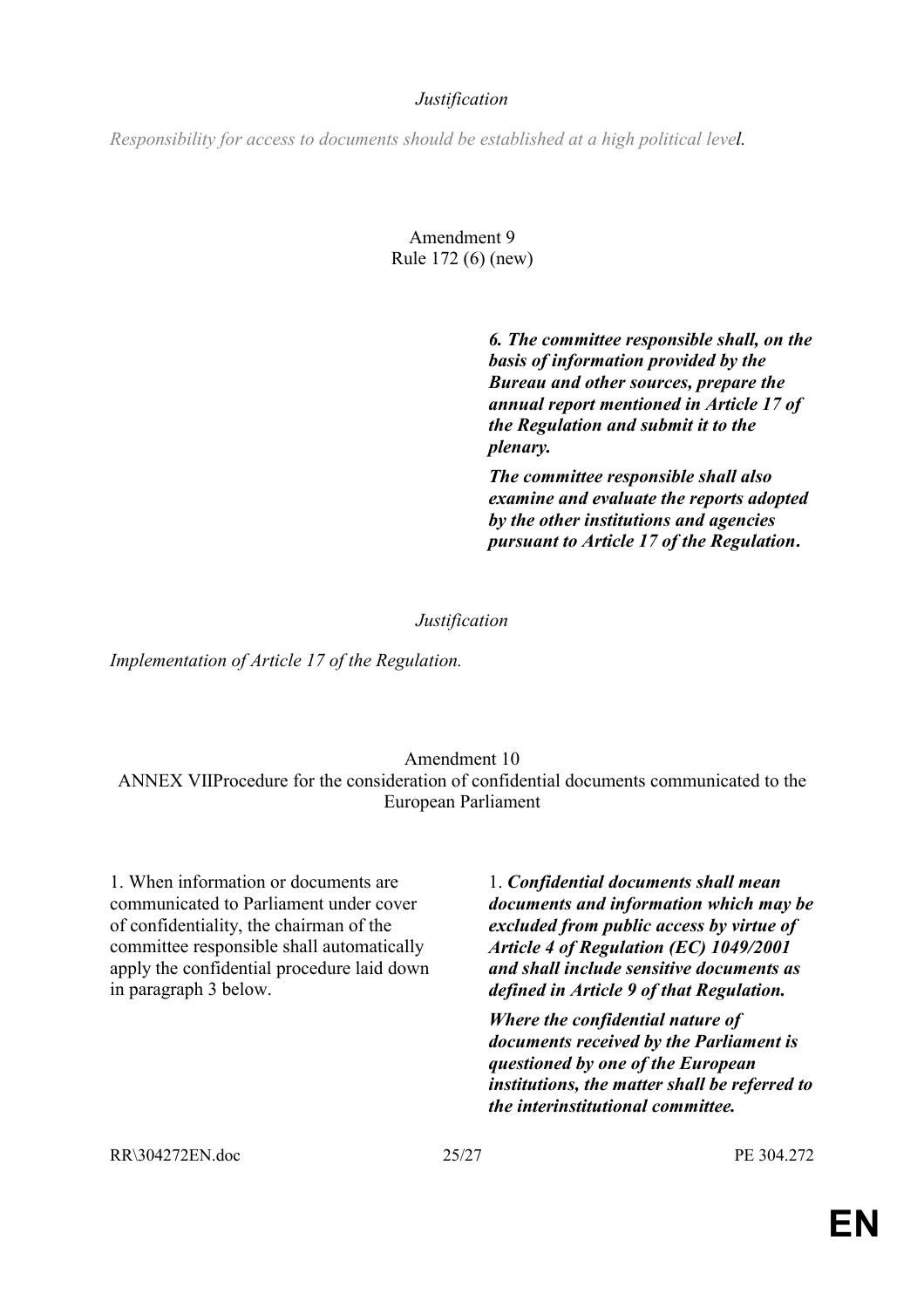# *established pursuant to Article 15(2) of Regulation (EC) 1049/2001.*

 When *confidential* documents are communicated to Parliament under cover of confidentiality, the chairman of the committee responsible shall automatically apply the confidential procedure laid down in paragraph 3 below.

*Further rules concerning the protection of confidential information shall be adopted by the plenary by simple majority on the basis of a proposal from the Bureau and shall be annexed to the Rules of Procedure. These rules shall take account of contacts with the Commission and Council.*

# *Justification*

*The procedure laid down in Annex VII applies in the first place to the handling of documents "communicated under the cover of confidentiality" in Parliament and not to the access of the public to such documents. Given the restricitions for making copies etc. and the sanctions foreseen for Members and staff in case of "breach of confidentialityî, this annex in reality prohibits also to give access to the documents concerned to the public.* 

*The annex was however not in conformity with the Regulation which allows restrictions of access only by way of reference to the exceptions enumerated in Article 4 and does not allow a special restrictive treatment of documents for the mere reason that they are communicated "under the cover of confidentiality".* 

*The same considerations apply mutatis mutandis to annex III to the framework agreement on relations with the Commission which covers "confidential information", qualified by the Commission as such, without any restriction or reference to criteria. This agreement, adopted on 5 July 2000 by a simple majority vote in plenary and "appended" to the Rules pursuant to Rules 54 and 186(c), could be and would have to be renegotiated.* 

## Amendment 11 Rule 173 Confidentiality *Delete*

*On the basis of a proposal from the committee responsible, and without prejudice to Rules 28, 151, and 179 and Annexes VII and VIII , Parliament shall adopt criteria for the definition of confidential information and documents.*